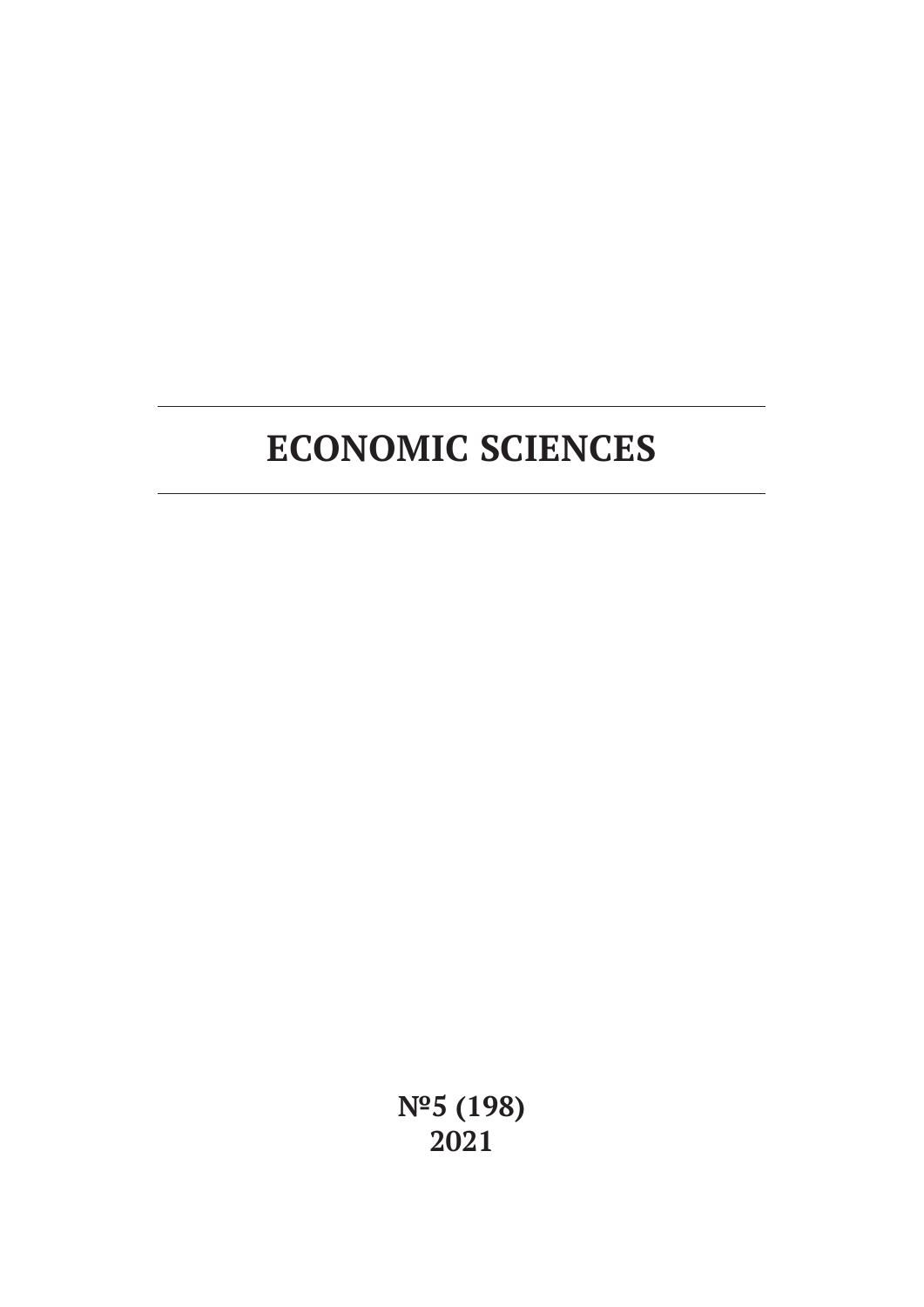#### **Editorial Council**

**V.V. Artiakov** — Doctor of Economics, Member of Russian Academy of Engineering

**R.S. Grinberg** — Doctor of Economics, Professor, Institute of Economy of Russian Academy of Sciences,

**A.G. Griaznova** — Doctor of Economics, Professor, President of Financial University under the Government of the Russian Federation

**A.G. Zeldner** — Doctor of Economics, Professor, Institute of Economy of Russian Academy of Sciences

**N.G. Kuznetsov** — Doctor of Economics, Professor, Rostov State University of Economics

**V.N. Ovchinnikov** — Doctor of Economics, Professor, Southern Federal University

**A.L. Porokhovski** — Doctor of Economics, Professor, Moscow State University named after M.V. Lomonosov

**S.N. Silvestrov** — Doctor of Economics, Professor, Financial University under the Government of the Russian Federation

**A.N. Shokhin** — Doctor of Economics, Professor

**M.A. Eskindarov** — Doctor of Economics, Professor, Rector of Financial University under the Government of the Russian Federation

The journal is included in the list of the Higher Accreditation Committee of The Ministry of Education and Science of Russia of the leading scientific journals and publications issued in the Russian Federation, where the main scientific results of the scientific theses for the degrees of Doctor and Candidate of Science can be found

Founder: LLC "Economic Sciences" Address: 125057, Moscow, Chapaevskii per., 3-775 E-mail: info@ecsn.ru WWW: http://ecsn.ru

The Certificate of registration of mass media: ПИ № ФС77–21147 from 28.06.2005

Subscription index 20387 (Agency "Rospechat")

ISSN 2072–0858

Issue date 31.05.2021 Format 60х84/8 Printed signatures 28.37 500 copies Printed by "24 Print" Ltd

### **Editorial Board**

**V.A. Meshcherov** — Doctor of Economics, Professor, Chief Editor of the Journal «Economic Sciences»

**F.F. Sterlikov** — Doctor of Economics, Professor, Moscow State University of Technologies and Management named after K.G. Razumovskiy

**A.G. Zeldner** — Doctor of Economics, Professor, Institute of Economy of Russian Academy of Sciences

**E.V. Zarova** — Doctor of Economics, Professor, Plekhanov Russian University of Economics

**A.E. Karlik** — Doctor of Economics, Professor, St.-Petersburg State University of Economy and Finance

**N.G. Kuznetsov** — Doctor of Economics, Professor, Rostov State University of Economics

**V.N. Ovchinnikov** — Doctor of Economics, Professor, Southern Federal University

**S.N. Silvestrov** — Doctor of Economics, Professor, Financial University under the Government of the Russian Federation

**K.N. Korischenko** — Doctor of Economics, Professor, Russian Presidential Academy of National Economy and Public Administration

**A.A. Bakulina** — Doctor of Economics, Professor, Financial University under the Government of the Russian Federation

**V.A. Savinova** — Doctor of Economics, Professor, Samara State University of Economics

**E.N. Valiyeva** — Doctor of Economics, Professor, Samara State University of Economics

**G.D. Fainshtein** — PhD in Economics, Tallinn University of Technology

**V.A. Piskunov** — Doctor of Economics, Professor, Samara State University of Economics

**A.M. Petrov** — Doctor of Economics, Professor, Financial University under the Government of the Russian Federation

**P.V. Pavlov** — Doctor of Economics, Associate Professor, Southern Federal University

**O.A. Khokhlova** — Doctor of Economics, Professor, East-Siberian University of Technology and Management

**K.N. Ermolaev** — Doctor of Economics, Professor, Samara State University of Economics

**O.E. Ryazanova** — Doctor of Economics, Professor, Head of the Department of Economic Theory, MGIMO

#### **Chief Editor:**

**V.A. Meshcherov** — Doctor of Economics, Professor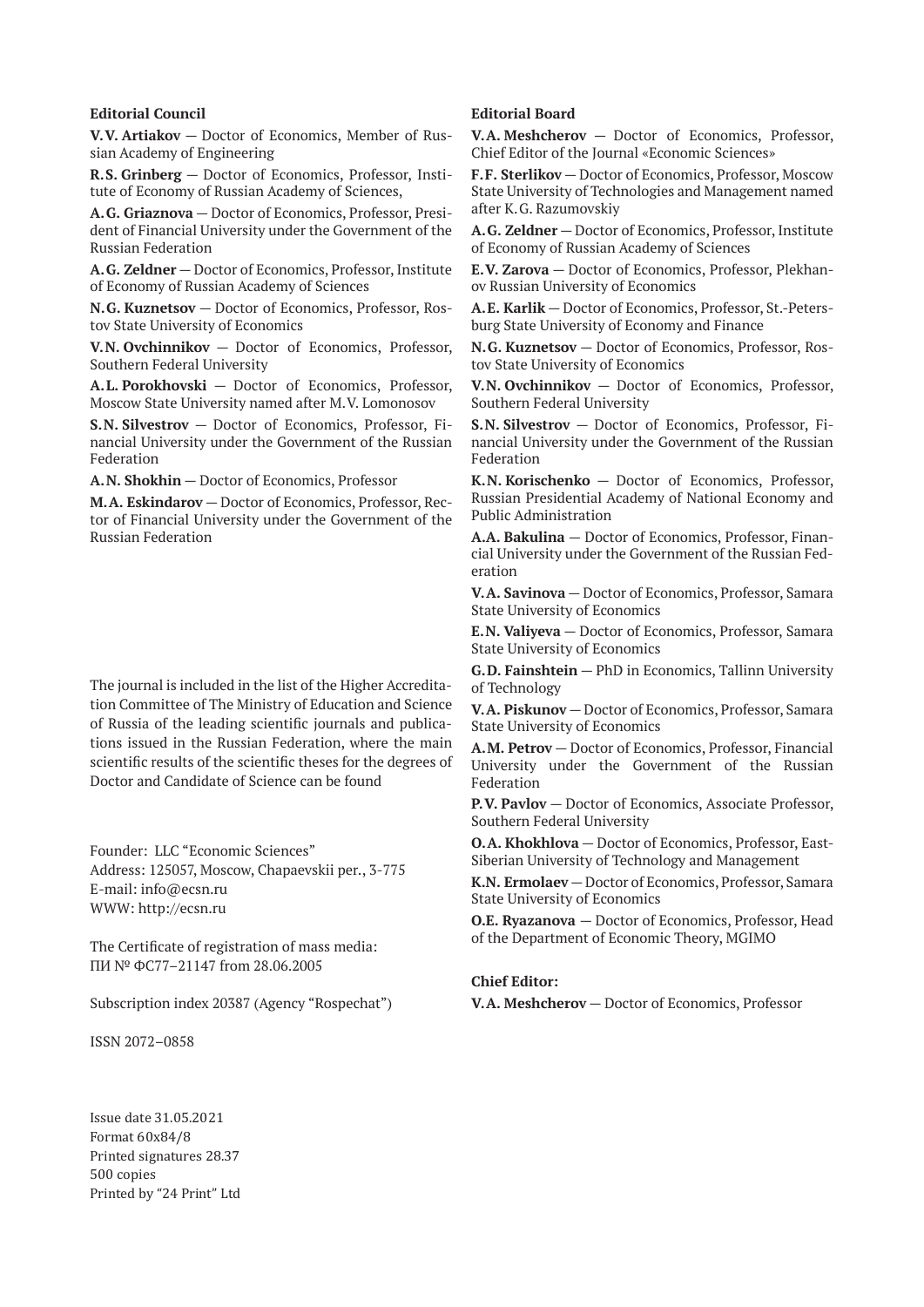| <b>ECONOMIC THEORY</b>                                                                                                                                                                   |  |
|------------------------------------------------------------------------------------------------------------------------------------------------------------------------------------------|--|
| Naumov A.S. Problems of choosing a system of criteria for the formation of the institutional                                                                                             |  |
| <b>WORLD ECONOMY</b>                                                                                                                                                                     |  |
| Kleidy Yanira Espinoza Foreign trade of Venezuela in the XXI century. Export diversification                                                                                             |  |
| ECONOMICS AND MANAGEMENT OF NATIONAL ECONOMY                                                                                                                                             |  |
| Bulatova E.R. Assessment of Industrial Efficiency and Innovation: Special Economic Zone                                                                                                  |  |
| Bulatova E.R., Shcherbakovsky I.G. Possibilities of manufacturing development based                                                                                                      |  |
| Burtseva T.A., Akhmadov A.R., Satuev B.B. Problems and prospects for the development                                                                                                     |  |
| Vo Duc Anh Entrepreneurial innovation in Vietnam: difficulties and solutions  226                                                                                                        |  |
| Guseva I.A., Turchenkova M.M. Structural bond market in Russia: state and prospects                                                                                                      |  |
| Dubolazova Y.A., Aklasova A.A., Kranina A.D. Corporate crimes and their typology  228                                                                                                    |  |
| Ivankina M.S., Sokolov A.A. Economic assessment of the use of energy-saving technologies                                                                                                 |  |
| Kozhina K.S., Kudryavtseva T.J. Analysis of the current state of the textile industry market                                                                                             |  |
| Konnikov E.A., Chornaya S.A. Structure analysis of the construction industry in the context<br>of the information environment influence on the developer's market brand positioning  230 |  |
| <b>Ostapenko T.V.</b> Trends in inter-sectoral linkages in the agri-food complex in the context                                                                                          |  |
| Pinchukov A.V., Guskova M.F. Evaluation of the efficiency of measures to improve                                                                                                         |  |
| Reiter K.A. Digital transformation of marketing strategies for small B2B companies                                                                                                       |  |
| Rodionov D.G., Abdulmanova A., Konnikov E.A. Influence of information environment on                                                                                                     |  |
| Rodionov D.G., Kurakin V.I., Konnikov E.A. An automated algorithm for assessing                                                                                                          |  |
| Rodionov D.G., Lobanova P.I., Konnikov E.A. Tourism development management                                                                                                               |  |
| Rudskaya I.A., Kurakin V.I. Structural clustering of innovative solutions in the field<br>of updating oilfield equipment in the context of assessing marketing reliability               |  |

# **CONTENTS**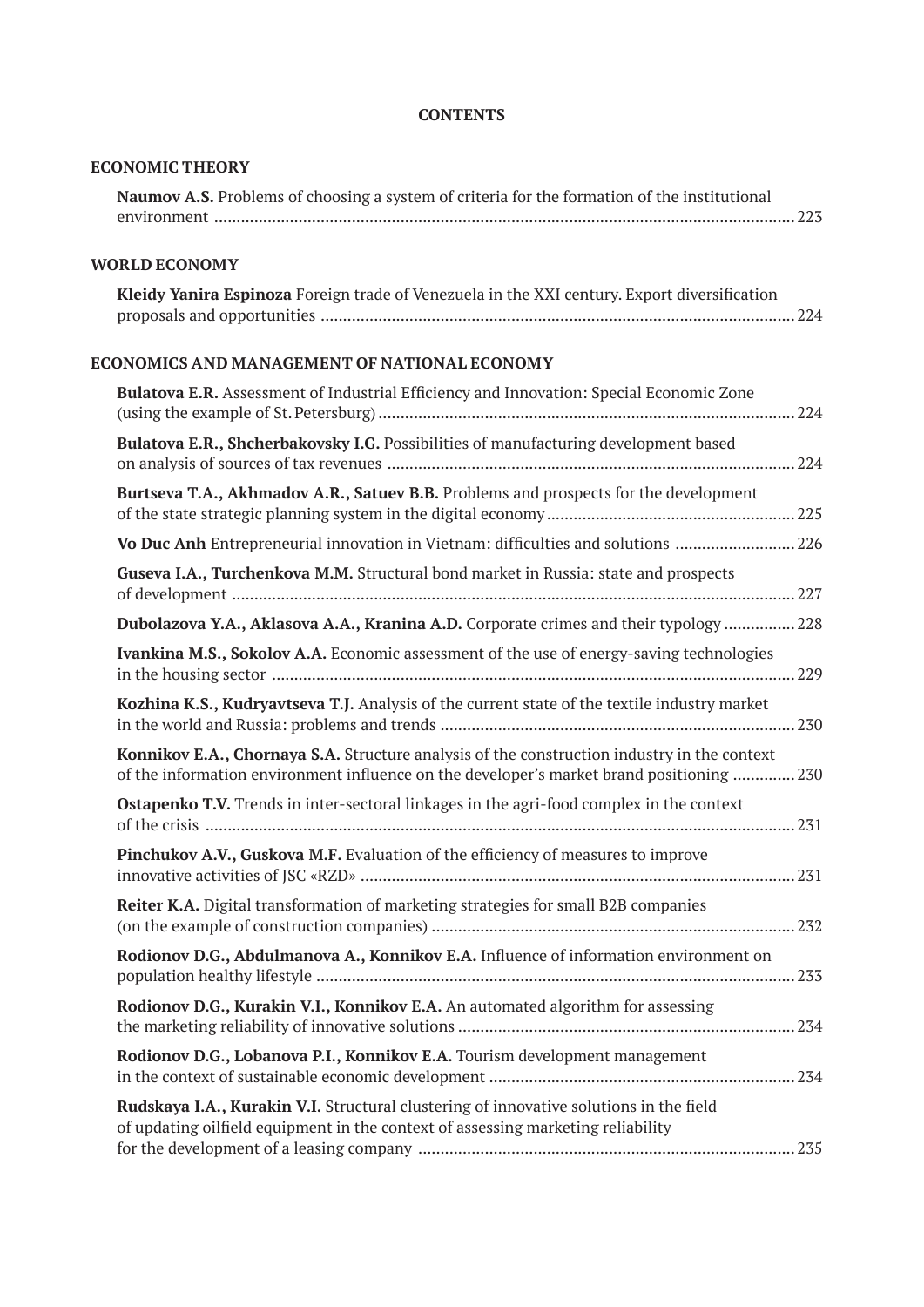| Savinov O.G., Savinova N.G., Myasnikova A.I. Monetary policy and central bank measures                                                                               | .236 |
|----------------------------------------------------------------------------------------------------------------------------------------------------------------------|------|
| Víctor Sánchez Rodríguez, Likhachev M.O. The process of formation and development<br>of the system for the provision of public services and improving the efficiency |      |
| Víctor Sánchez Rodríguez, Likhachev M.O. Features of the development of the modern                                                                                   |      |
|                                                                                                                                                                      |      |
| Singilevich D.A., Shurukova E.E. System tools of organizational and legal bases in the sphere                                                                        |      |
| Sokolov A.V., Zubkov A.D. Implementation of national ideas through state programs  239                                                                               |      |
| Tabakova A.S., Novikova O.V. Development of a mechanism for managing innovative projects                                                                             |      |
| Tadtaeva V.V., Mamsurova F.K., Kumaritova Z.B. Analysis of the state of the banking system                                                                           |      |
| <b>Terentyeva T.V., Bulgakova M.A.</b> Organizational and economic mechanism                                                                                         |      |
| Khoroshiltsev M.I. Financial analysis of organizations implementing projects in the sphere                                                                           |      |
| <b>Sharafutdinova L.R.</b> Development of the shipbuilding industry in the context of neo-                                                                           |      |
| Shkarina T.Y., Sidorova N.G., Byvatov A.P. Important aspects of business planning                                                                                    |      |

# **BOOK KEEPING, STATISTICS**

| Grebenkova M.A., Tolmachev M.N. SVAR model construction for determining the response<br>of assets on professional securities market participants' accounts on structural shocks  243 |  |
|--------------------------------------------------------------------------------------------------------------------------------------------------------------------------------------|--|
| <b>Petrov A.M.</b> Human capital as an element of the development of strategic planning                                                                                              |  |
| <b>Petrov A.M.</b> Human capital as a stage of development of strategic planning                                                                                                     |  |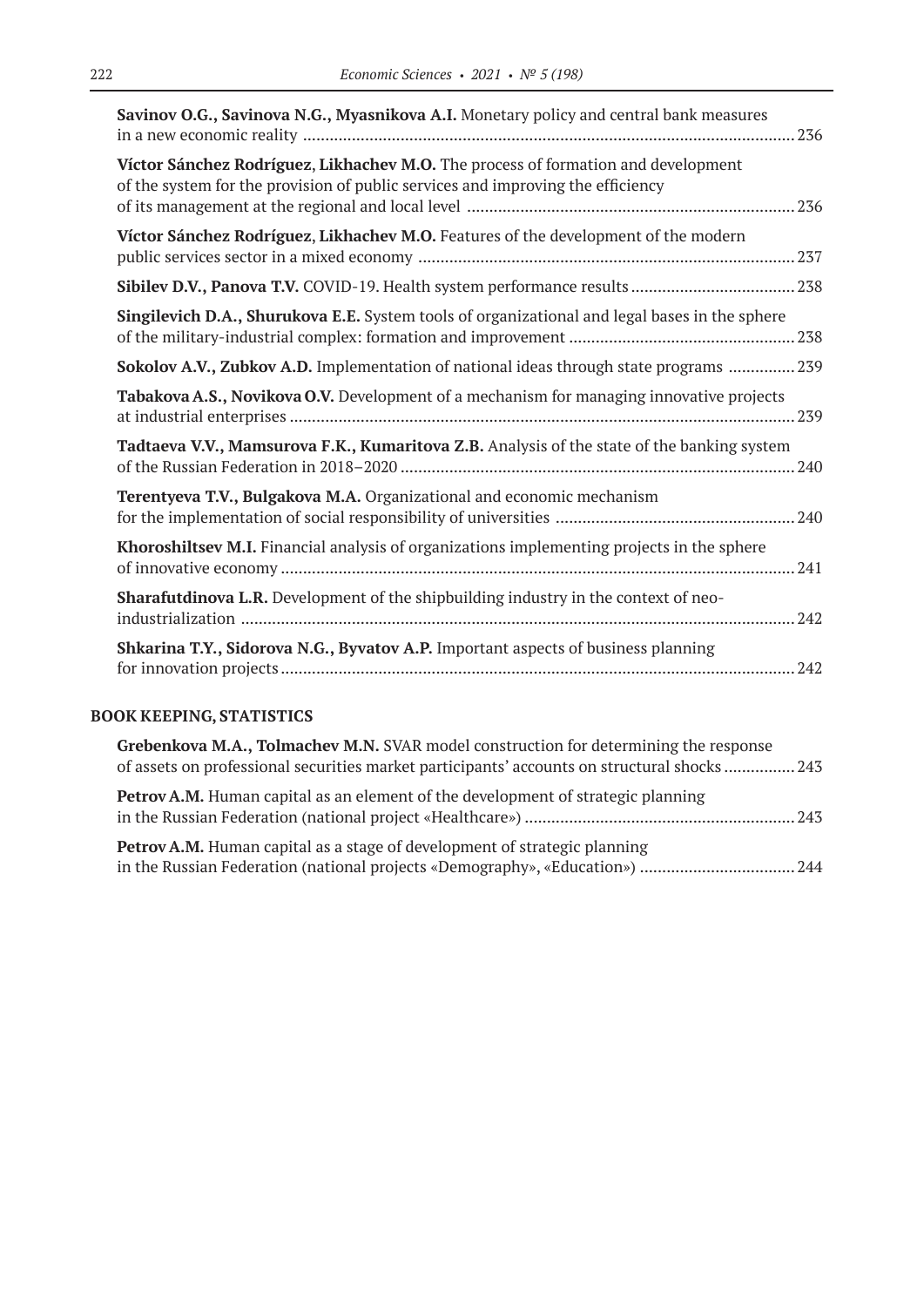## **ECONOMIC THEORY**

# **PROBLEMS OF CHOOSING A SYSTEM OF CRITERIA FOR THE FORMATION OF THE INSTITUTIONAL ENVIRONMENT**

© 2021 **Naumov Alexander Sergeevich** Ph.D. in Economics, Senior Researcher, Institute of Economics Russian Academy of Sciences, Moscow, Russia E-mail: as.naumov@mail.ru

Proposals are presented on the system of criteria that allow the selection of priorities for the national institutional environment and innovation policy.

*Keywords: institutional environment, innovation, information flows, state, science, postindustrial, criteria, synthesis, economic and social development.*

- 1. *Hume D.*Essays.— M.Canon, 1996.— P. 153.
- 2. *Rousseau J.J.*On the social contract. Treatises. M., Canon-press, Kuchkovo field. M., 1998.— P.416.
- 3. *Nikiforov L.V.*Trends in social development and transformation of Russian society.— M .: IE RAS.— 2004.— P.73.
- 4. *Marx, K*.To the criticism of the Hegelian philosophy of law. Introduction.— Marx, K.Engels, F.Works. In 50 volumes.— Second edition. T. 1.— M .: State Publishing House of Political Literature, 1955.— P. 422.
- 5. *Nikiforov L.V.*Trends in social development and transformation of Russian society.— M .: IE RAS.— 2004.— P. 16.
- 6. *G. Malinetskiy*. Speech. https://zen.yandex.ru/media/id/5e274bc843863f00acd7ed97/antishvab-i-postkapitalizm‑6 083e0d7c17d7f239ef90a94
- 7. *Bandurin V. V., Ratsich B.G., Chatich M.*Globalization of the world economy and Russia.— M .: Bukvitsa, 1999.— P.79.
- 8. *Sergeev A.M. Speech. https://tass.ru/obschestvo/11383463?utm source=yxnews&utm medium=desktop MAY 16,* 11:31
- 9. *Kuleshov A.Interview.https:* //www.forbes.ru/forbeslife/429685-raz-net-konkurencii-i-umnye-lyudi-ne-nuzhnyrektor-skolteha-ob-investiciyah-v? Utm\_referrer = https% 3A% 2F% 05/19/2021 07:00
- 10. *Simon G.*American capitalism and management decisions (theory and methods of decision making) / Under. ed. L.I.Evenko. M .; Science, 1977.
- 11. Problems of information activities in the field of social humanitarian knowledge: Articles and reports. 30 years at INION RAS (1972–2001) / RAS INION.— M., 2001.
- 12. *Zaslavskaya T.I.*Societal transformation of the Russian society. Activity-structural concept. M: Business, 2002.— P. 32
- 13. *David Hume*. Essay, M.,, Canon 1996.— P. 153
- 14. Economic miracles: lessons for Russia.— Call. Auth. / Under the general editorship of D.V.Kuzin.— M., OLMA-PRESS, 1994.
- 15. *K. Jaspers*. Characteristics of modern science, in the book The meaning and purpose of history. M., Politizd. 1991.— P. 101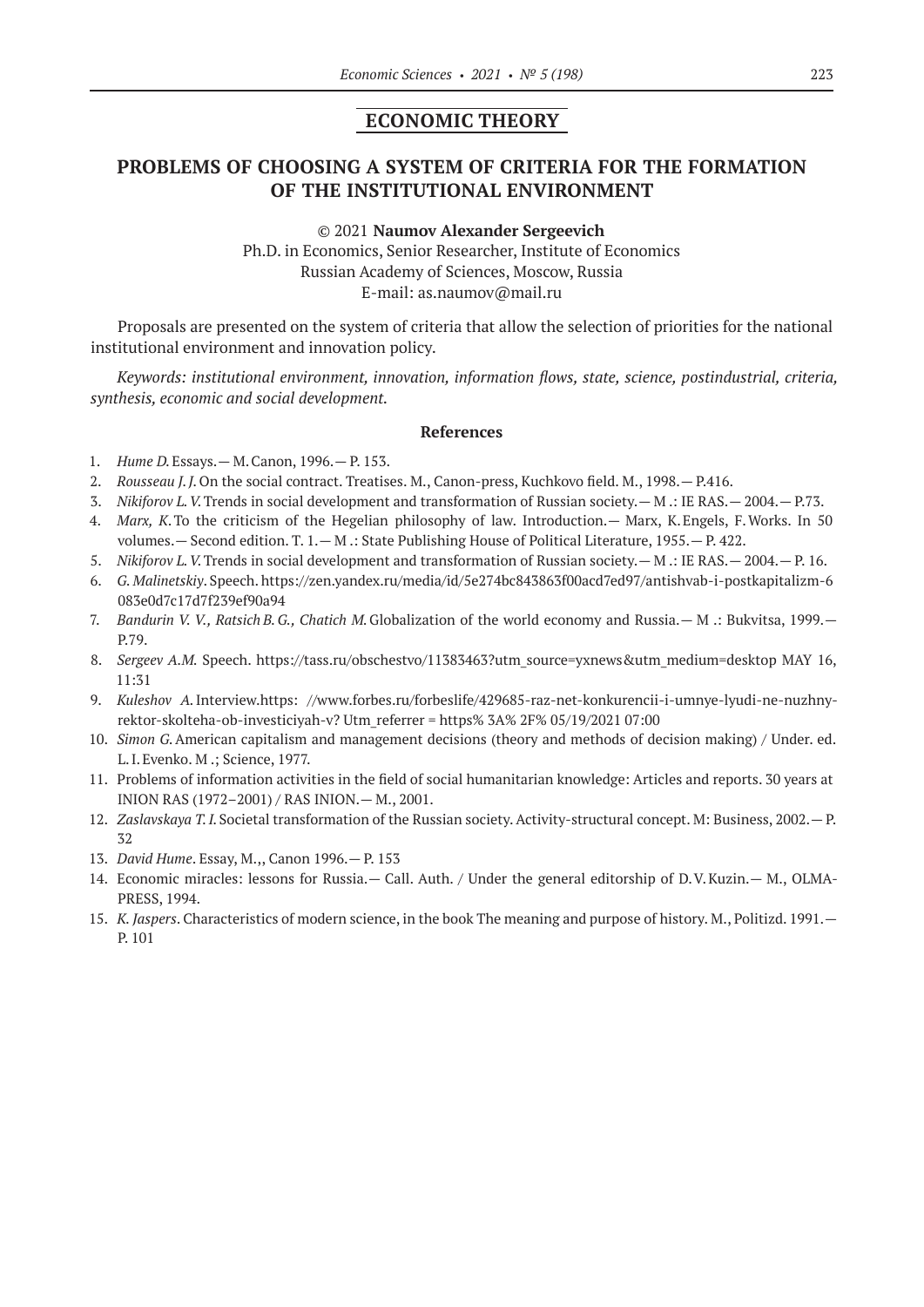## **WORLD ECONOMY**

# **FOREIGN TRADE OF VENEZUELA IN THE XXI CENTURY. EXPORT DIVERSIFICATION PROPOSALS AND OPPORTUNITIES**

© 2021 **Kleidy Yanira Espinoza**

PhD student, Faculty of International Economic Relations Financial University under the Government of the Russian Federation, Russia, Moscow E-mail: kleidyes@gmail.com

For decades, Venezuela's foreign trade has been characterized by mono-export of hydrocarbons. In this sense, a descriptive analysis aims to understand the phenomenon of Venezuela's industrial and commercial structure, highlighting the dependence on oil exports and its implications for the Venezuelan macroeconomy, as it exposes the country to external shocks caused by fluctuations in primary resource prices. Likewise, some proposals are being made to diversify non-energy exports, as well as taking into account the significant technological changes that international trade in knowledge-based services is undergoing as part of the fourth industrial revolution.

*Keywords: Foreign trade, oil, export, import, Venezuela, USA, sanctions, BCV, PDVSA.*

## **ECONOMICS AND MANAGEMENT OF NATIONAL ECONOMY**

# **ASSESSMENT OF INDUSTRIAL EFFICIENCY AND INNOVATION: SPECIAL ECONOMIC ZONE (USING THE EXAMPLE OF ST.PETERSBURG)**

## © 2021 **Bulatova Elena Rashitovna**

graduate student of Department of Economics and Management of Enterprises and Production Complexes Saint-Petersburg State Economic University, Saint-Petersburg, Russia E-mail: erb2401@gmail.com

The article considers the positions of the Accounting Chamber of the Russian Federation and the Ministry of Economic Development of the Russian Federation regarding the effectiveness of Special Economic Zones in the regions of Russia. Analyzed the costs of creating special economic zones of a technical and innovative type and the development of a special economic zone in the city of St. Petersburg.

*Keywords: Special economic zone, Accounting Chamber of the Russian Federation, St.Petersburg, production zones, tax preferences, industry, innovations.*

# **POSSIBILITIES OF MANUFACTURING DEVELOPMENT BASED ON ANALYSIS OF SOURCES OF TAX REVENUES**

## © 2021 **Bulatova Elena Rashitovna**

graduate student of Department of Economics and Management of Enterprises and Production Complexes Saint-Petersburg State Economic University, Saint-Petersburg, Russia E-mail: erb2401@gmail.com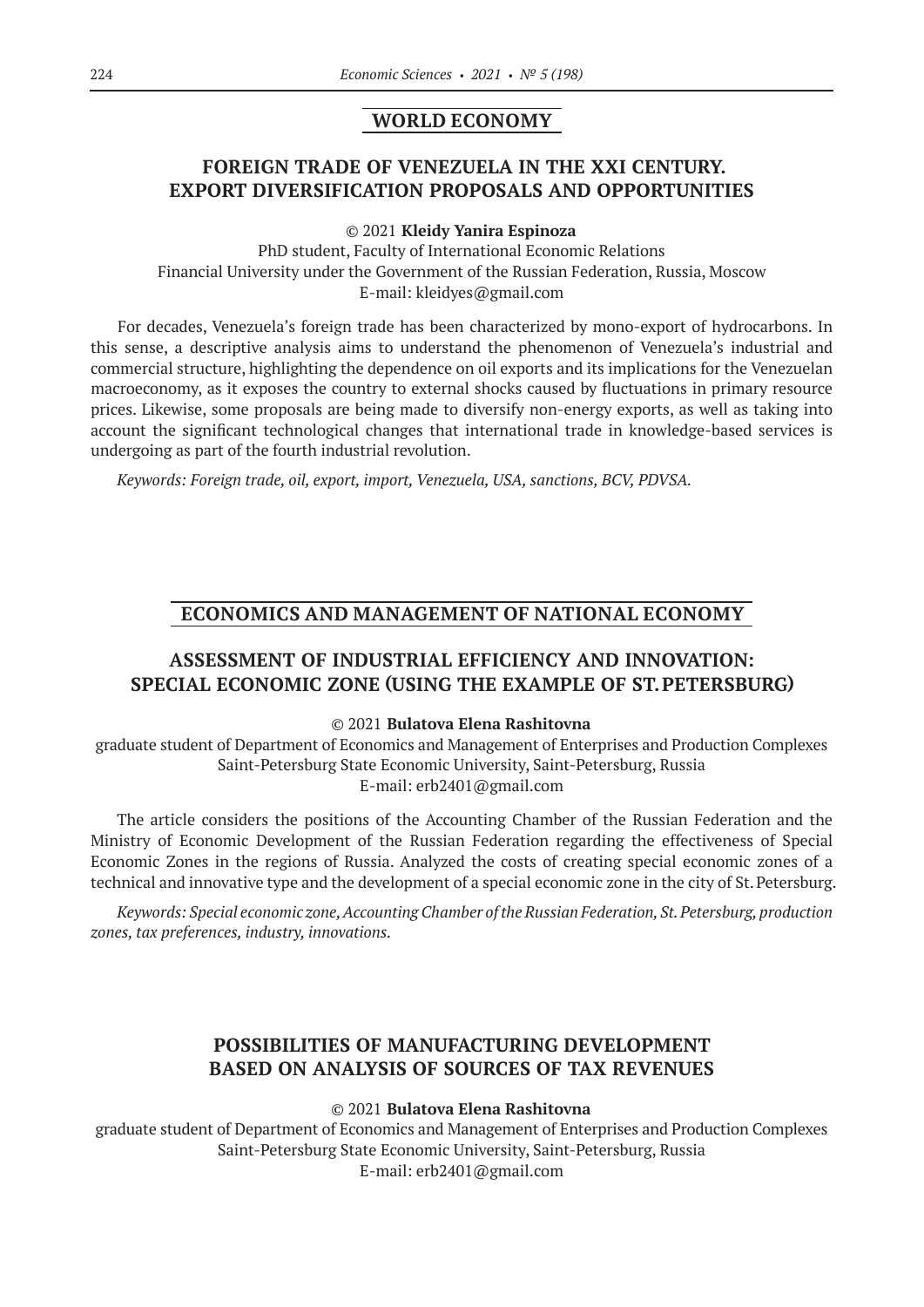© 2021 **Shcherbakovsky Igor Grigorievich** Undergraduate in the second year of study Saint-Petersburg State Economic University, Saint-Petersburg, Russia E-mail: Gz@malthouse.ru

The analysis of the main tax revenues of the regional budgets of the Russian Federation and the volume of goods shipped, works performed and services of manufacturing industries. Recommendations for the executive of state power on increasing the revenue part of budgets are formulated.

*Keywords: Taxes, corporate income tax, personal income tax, budget, Saint Petersburg, Moscow, Moscow region, manufacturing industries, industry.*

# **PROBLEMS AND PROSPECTS FOR THE DEVELOPMENT OF THE STATE STRATEGIC PLANNING SYSTEM IN THE DIGITAL ECONOMY**

© 2021 **Burtseva Tatyana Aleksandrovna** Doctor of Economics, Professor Russian Technological University — MIREA, Moscow, Russia Е-mail: tbur69@mail.ru;

© 2021 **Akhmadov Aslan Ruslanovich**

Chief Specialist-Expert of the Budget Planning and Forecasting Department Ministry of Finance of the Chechen Republic, Grozny, Russia Е-mail: mr.ahmadov.a@mail.ru

> © 2021 **Satuev Bekkhan Beksoltovich** Vice-Rector for Strategic Development and Social Work Chechen State University, Grozny, Russia Е-mail: satuev@mail.ru

The relevance of the topic is associated with the need to search for new factors and reserves of economic growth in Russia. The domestic market is one such factor. For its development in modern conditions, an effective system of state planning is required. The article examines the problems of the system of state strategic planning in Russia and proposes prospects for their solution in the digital economy, which will improve its efficiency.

*Keywords: Economy, iMonitoring system, forecasting, strategic planning, development prospects, digitalization.*

- 1. *Antipin I.A.*Digitalization as a tool for transforming the strategic development of the territory // Theory and practice of social development, 2018., No. 12 (130). S. 90–94.
- 2. BI-Portal of Rosstat [Electronic resource]: URL: http://bi.gks.ru/biportal/contourbi.jsp?allsol=1 &solution=Dashboard (access date 05/20/2021).
- 3. Annual report on the progress of implementation and evaluation of the effectiveness of the state program of the Russian Federation «Information Society (2011–2020)» [Electronic resource] // Ministry of Digital Development, Communications and Mass Media of the Russian Federation. URL: https://digital.gov.ru/uploaded/files/otchet2016. pdf (access date 05/18/2021).
- 4. State strategic planning: state, prospects and ways of development. [Electronic resource]: a collection of analytical materials of the faction of the political party Just Russia in the State Duma of the Federal Assembly of the Russian Federation, 2020. URL: http://duma.gov.ru/media/files/zAj1sCiOSaIA2xun8YQ5StZUYMXy5r6d.pdf (access date 18.05.2021) P.6
- 5. *John Kenneth Galbraith*. New industrial society. M.— Sat .: Publishing house «Transit-kniga», 2004, 602 p.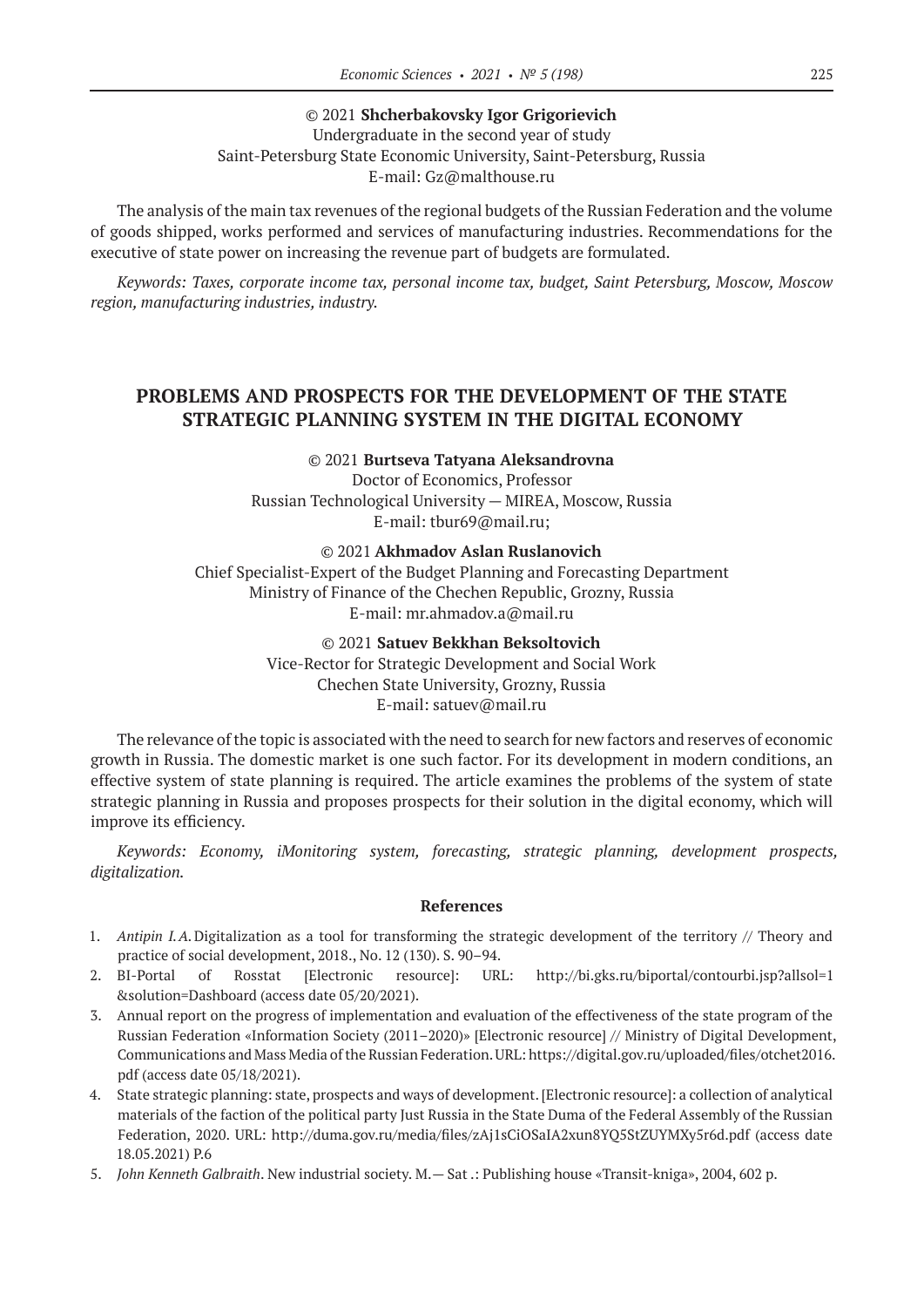- 6. *Isaeva N.I.*Forecasting and strategic planning system of the Republic of Belarus // In the collection: Collection of scientific articles. Science editor: Ph.D. in Economics, Associate Professor, Professor of RANH Drobyazko S.I., 2015.S. 58–61. P.61.
- 7. On the national goals and strategic objectives of the development of the Russian Federation for the period up to 2024: Decree of the President of the Russian Federation of 05/07/2018 No. 204 (as amended on 07/19/2018). [Electronic resource]: URL: http://www.pravo.gov.ru (access date 05/16/2021).
- 8. Platform iMonitoring [Electronic resource]: URL: https://www.iminfin.ru/ (date of access: 20.05.2021).
- 9. Program «Digital Economy of the Russian Federation»: approved. by order of the Government of the Russian Federation of July 28, 2017 No. 1632‑r. [Electronic resource]: URL: http://government.ru/docs/28653/ (access date 05/16/2021).
- 10. Draft unified plan to achieve the national development goals of the Russian Federation for the period up to 2024 and for the planning period until 2030. [Electronic resource]: URL: https://strategy24.ru/rf/news/proekt-edinogoplana-po-dostizheniyu-natsionalnykh-tselei-razvitiya-rossiiskoi-federatsii-na-period-do-2024-goda-i-naplanovyi-period-do‑2030‑goda (access date 05/20/2021).
- 11. Development strategy of Rosstat until 2024: approved. by order of the Minister of Economic Development of the Russian Federation of September 6, 2019 No. MO‑104. [Electronic resource]: URL: https://rosstat.gov.ru/storage/ mediabank/Strategy.pdf (access date 05/11/2021).
- 12. *Usachev V.V.* Legislative aspects of regulation of the system of state strategic planning in the Russian Federation // ECONOMICS AND MANAGEMENT. N 12 (50) 2009.S. 7.S. 7–8.
- 13. Federal Law of June 28, 2014 No. 172-FZ «On Strategic Planning in the Russian Federation» [Electronic resource]: URL: http://www.consultant.ru/document/cons\_doc\_LAW\_164841/ (access date 05/11/2021).
- 14. Digital economy: global trends and practice of Russian business [Electronic resource]: electron. ed. / otv. ed. D.S.Medovnikov. URL: https://imi.hse.ru/data/2017/10/06/1159517769/! Digital% 20economics% 20-% 20global% 20trends% 20and% 20practice% 20Russian% 20business.pdf (access date 05/20/20 21).
- 15. *Bublik Nikolaj Dmitrievich, Lukina Irina Ivanovna, Chuvilin Denis Valer'evich, Shafikov Timur Ajratovich, Junusova Razilja Fanuzovna* The development of the digital economy in the regions of Russia: problems and opportunities (on the example of the Republic of Bashkortostan). Regional economy and management: electronic scientific journal. № 1 (53). Art. #5313. Date issued: 2018–03–15. Availableat: https://eee-region.ru/article/5313/
- 16. *Hamilton, Daniel S.*The Transatlantic Digital Economy 2017: How and Why it Matters for the United States, Europe and the World Washington, DC: Center for Transatlantic Relations, 2017.

# **ENTREPRENEURIAL INNOVATION IN VIETNAM: DIFFICULTIES AND SOLUTIONS**

## © 2021 **Vo Duc Anh**

Postgraduate student, Department of Management Financial University under the Government of the Russia Federation, Moscow, Russia E-mail: voshka93@yandex.ru

Valuing early-stage venture is not only one of the most challenging aspects but also very important to entrepreneurial finance. This study aims to determine methods of valuing early-stage venture in Vietnam, employed in reality for the purpose of raising and investing capital by entrepreneurs and venture capital investors to identify and analyze entrepreneurs' inadequacies in valuing, which impact on the possibility of accessing the capital. 133 startup projects in Vietnam, who participated in the reality TV show «Shark Tank» to raise capital, were analyzed by the content analysis technique in qualitative research methods. The results show that there are various methods to value early-stage venture being used, in which the multiple method is very common. On the other hand, projects were unable to access the capital because entrepreneurs used inappropriate valuation methods, valuated exaggeratedly, lacked evidence-based valuation and industry practices along with flexible adjustments to their early-stage venture situations.

*Keywords: Early-stage venture, entrepreneur, venture capital investor, valuation method, entrepreneurial finance.*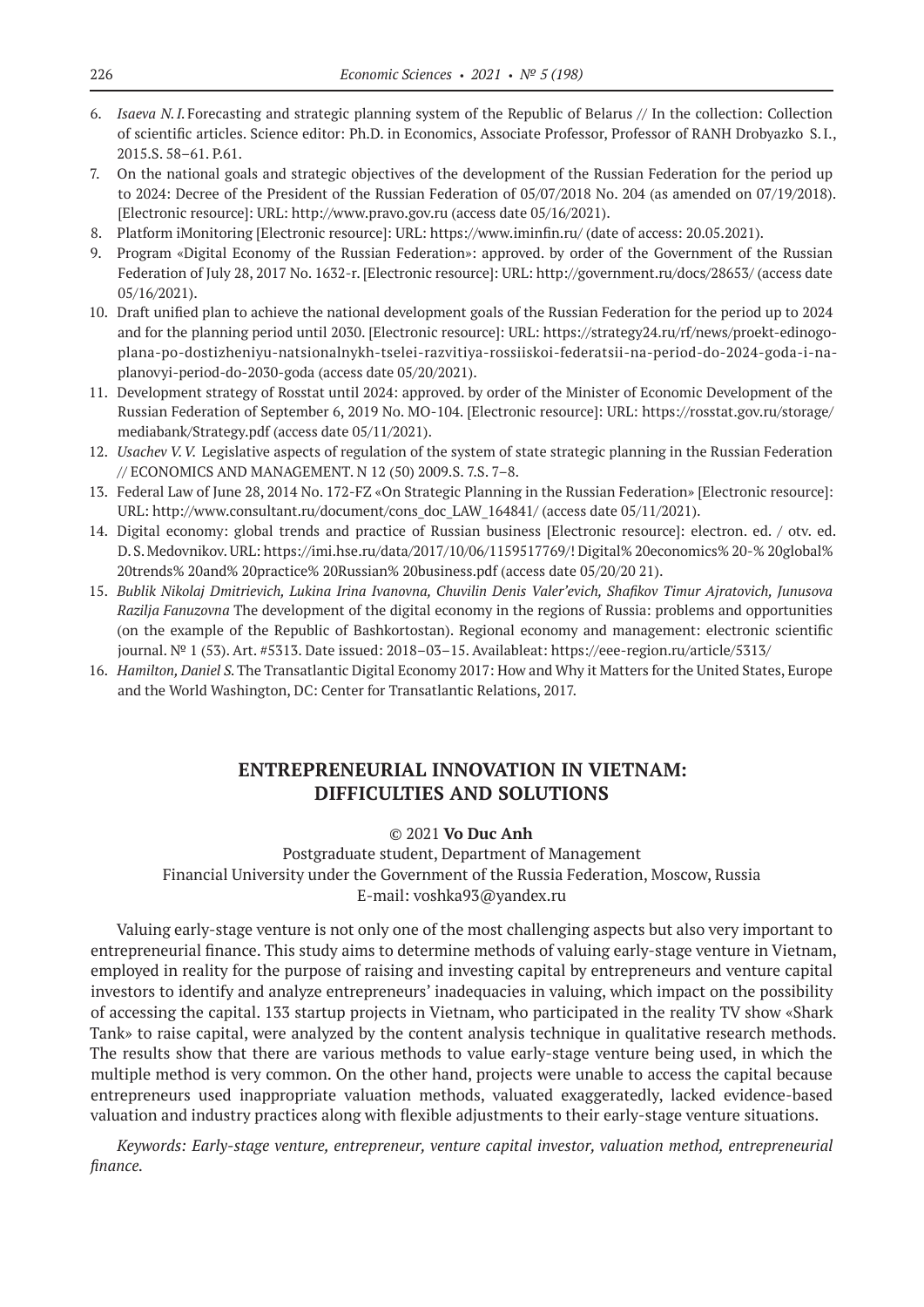# **STRUCTURAL BOND MARKET IN RUSSIA: STATE AND PROSPECTS OF DEVELOPMENT**

#### © 2021 **Guseva Irina Alekseevna**

Ph.D., Professor of the Department of Banking and Financial Markets Financial University under the Government of the Russian Federation, Moscow, Russia E-mail: iaguseva@fa.ru ORCID 0000–0001–7707–1585

### © 2021 **Turchenkova Maria Mikhailovna**

Master's degree student of the Faculty of Finance Financial University under the Government of the Russian Federation, Moscow, Russia E-mail: mariaturchenkova97@gmail.com

The article is devoted to a new segment of the Russian stock market — structural bonds. The special features of this financial instrument in comparison with classical bonds are shown, the current state and problems of development of the market of structural bonds are analyzed, trends and prospects of its development are determined.

*Keywords: Russian stock market, structural bond, capital protection, structural products, underlying asset*

- 1. Dinamika maksimal`noj procentnoj stavki (po vkladam v rossijskix rublyax) desyati kreditny`x organizacij, privlekayushhix naibol`shij ob``yom depozitov fizicheskix licz. [Dynamics of the maximum interest rate (on deposits in Russian rubles) of the ten credit institutions attracting the largest volume of deposits of individuals]. [E`lektronny`j resurs].— Central`ny`j bank RF — Rezhim dostupa: https://www.cbr.ru/statistics/avgprocstav/ (data obrashheniya 07 aprelya 2021)
- 2. Zakonoproekt №№ 211550–7 « O vnesenii izmenenij v Federal`ny`j zakon «O ry`nke cenny`x bumag» v chasti regulirovaniya strukturny`x obligacij» [On amendments to the Federal Law «On the Securities Market» regarding the regulation of structural bonds]. [E`lektronny`j resurs].—Sistema obespecheniya zakonodatel`noj deyatel`nosti— Rezhim dostupa: https://sozd.duma.gov.ru/bill/211550–7 (data obrashheniya 07 aprelya 2021)
- 3. Konferenciya «Strukturny`e produkty» [Conference «Structural Products»]. [E`lektronny`j resurs].— Nacional`naya associaciya uchastnikov fondovogo ry`nka — Rezhim dostupa: https://www.naufor.ru/tree.asp?n=17322 (data obrashheniya 07 aprelya 2021)
- 4. O ry`nke cenny`x bumag: [Federal`ny`j zakon 22.04.1996 N 39-FZ: prinyat GD 20 marta 1996]. [About the securities market].— Konsul`tantPlyus.— Rezhim dostupa: http://www.consultant.ru/document/cons\_doc\_LAW\_10148 (data obrashheniya 07 aprelya 2021)
- 5. O chem govoryat trendy`. Makroe`konomika i ry`nki. [What the trends say. Macroeconomics and markets]. Byulleten` Departamenta issledovanij i prognozirovaniya. Yanvar` 2021. [E`lektronny`j resurs].—Central`ny`j bank RF — Rezhim dostupa: http://www.cbr.ru/collection/collection/file/31939/bulletin\_21–01.pdf (data obrashheniya 07 aprelya 2021)
- 6. Obzorny`j doklad. Strukturny`e obligacii v Rossii: novy`j instrument na rossijskom finansovom ry`nke. [Overview report. Structural bonds in Russia: a new instrument on the Russian financial market]. [E`lektronny`j resurs].— Nacional`naya finansovaya associaciya — Rezhim dostupa: https://new.nfa.ru/upload/iblock/8cc/Strukturnye\_ obligatsii\_v\_Rossii\_novyy\_instrument\_na\_rossiyskom\_finansovom\_rynke.pdf (data obrashheniya 03 aprelya 2021)
- 7. Onlajn-konferenciya «Strukturny`e produkty`». [Online conference «Structural Products»]. [E`lektronny`j resurs] / NAUFOR, Moskovskaya birzha — Rezhim dostupa: https://www.moex.com/e16968/ (data obrashheniya 07 aprelya 2021)
- 8. Osnovny`e napravleniya razvitiya finansovogo ry`nka Rossijskoj Federacii na period 2019–2021 godov. [Main directions of development of the financial market of the Russian Federation for the period 2019–2021]. [E`lektronny`j resurs].—Central`ny`j bank RF—Rezhim dostupa: http://www.cbr.ru/content/document/file/71220/ main\_directions.pdf (data obrashheniya 07 aprelya 2021)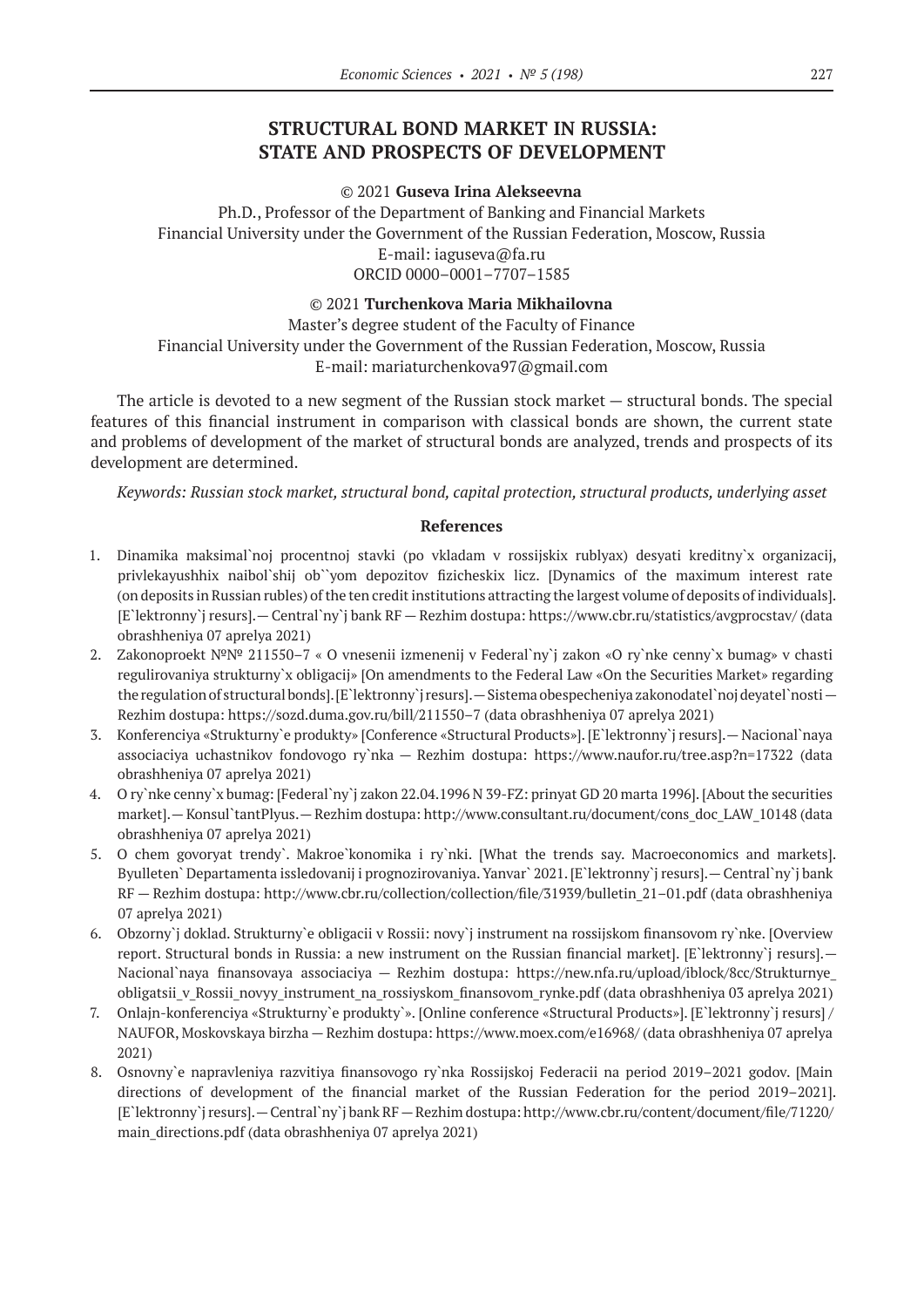- 9. Poisk obligacij. [Search for bonds]. [E`lektronny`j resurs] / Finansovoe informacionnoe agentstvo Cbonds. Rezhim dostupa: https://premium.cbonds.ru/bonds/?emitent\_country\_id=0–2&status\_id=5–1z141z4&structured\_note=1 &securitisation\_ne=1&mortgage\_bonds\_ne=1&green\_bonds\_ne=1&euro\_commercial\_paper\_ne=1 &order=document&dir=asc& (data obrashheniya 07 aprelya 2021)
- 10. Profuchastniki prosyat smyagcheniya. CzB predlozheno dopustit` vsex investorov do prosty`x strukturny`x produktov. [Professional participants ask for mitigation. The Central Bank proposed to allow all investors to buy simple structural products]. [E`lektronny`j resurs] / Gazeta «Kommersant``» № 12 ot 26.01.2021, str. 8 — Rezhim dostupa: https://www.kommersant.ru/doc/4662027 (data obrashheniya 07 aprelya 2021)
- 11. Risk strukturnoe delo. [Risk-structural business]. [E`lektronny`j resurs].— Izdatel`skij dom Kommersant`` Rezhim dostupa: https://www.kommersant.ru/doc/4244293 (data obrashheniya 07 aprelya 2021)
- 12. Chastny`x investorov razdelyat na dve kategorii [Private investors will be divided into two categories]. [E`lektronny`j resurs] / Informacionnoe agentstvo Vedomosti — Rezhim dostupa: https://www.vedomosti.ru/economics/articles/ 2020/07/17/834780‑investitsii-riska (data obrashheniya 03 aprelya 2021)
- 13. Investor Bulletin: Structured Notes. [E`lektronny`j resurs]. [E`lektronny`j resurs] Securities and Exchange Commission — Rezhim dostupa: https://www.sec.gov/oiea/investor-alerts-bulletins/ib\_structurednotes.html (data obrashheniya 07 aprelya 2021)
- 14. Structured Notes with Principal Protection: Note the Terms of Your Investment. [E`lektronny`j resurs]. [E`lektronny`j resurs] — Securities and Exchange Commission — Rezhim dostupa: https://www.sec.gov/investor/ alerts/structurednotes.htm (data obrashheniya 07 aprelya 2021)

## **CORPORATE CRIMES AND THEIR TYPOLOGY**

## © 2021 **Dubolazova Yulia Andreevna**

PhD, Associate Professor Peter the Great Saint Petersburg Polytechnic University, Saint Petersburg, Russia E-mail: dubolazova\_yua@spbstu.ru

© 2021 **Aklasova Anastasia Alekseevna**

Student, Higher School of Engineering and Economics Peter the Great Saint Petersburg Polytechnic University, Saint Petersburg, Russia E-mail: aklasova99@mail.ru

© 2021 **Kranina Anna Dmitrievna**

ITMO University, Saint Petersburg, Russia E-mail: annakranina@gmail.com

Using the methods of logical, statistical, comparative, and contrastive analysis, this article examined the theoretical and practical aspects of corporate crime. Also, the concepts of corporate crime, given by various authors, were compared. The analysis of the comparison of corporate crime in the Russian Federation and abroad is carried out. We analyzed the practices of preventing and combating corporate crime in Russia and in foreign countries. And also the foundations of the fight against corporate crime were developed, which will improve the effectiveness of countering this type of crime and reduce the incidence of its occurrence.

It was found that one of the ways to reduce the incidence of corporate crime is to establish a favorable working climate among company employees. This will be the first step towards reducing employees' desire to commit a corporate crime. Also, the management of companies should not forget about the organization of high-quality activities of the department of economic security of the enterprise, because the effective work of this service will reduce the risks and threats of committing corporate crimes at the enterprise. In addition, one of the key factors is the improvement of criminal legislation, which contributes to the conduct of an effective fight against corporate crimes.

*Keywords: corporate crime, economic security, economic crimes, counteraction measures, corporate fraud, fighting crime, white-collar crime*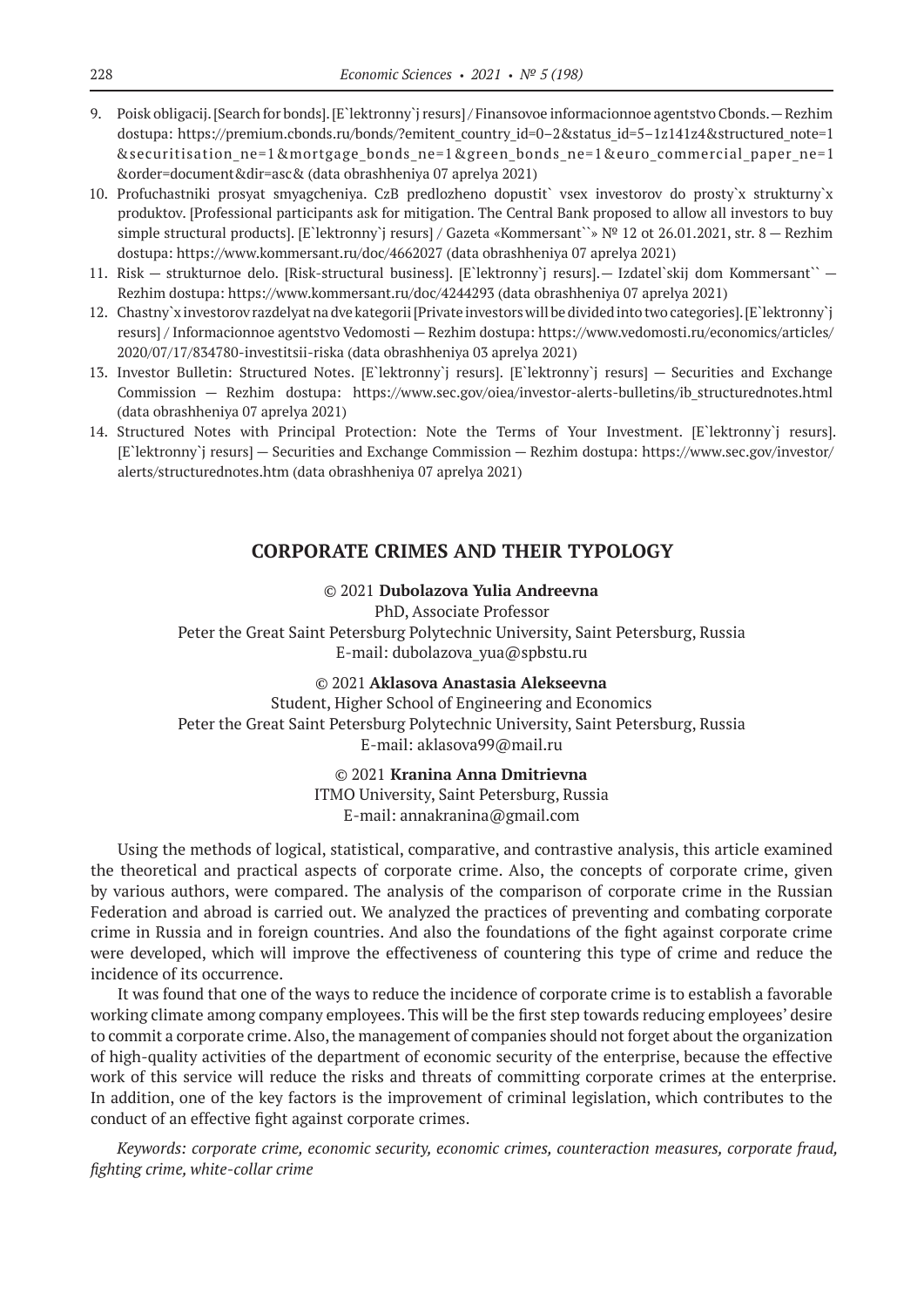# **ECONOMIC ASSESSMENT OF THE USE OF ENERGY-SAVING TECHNOLOGIES IN THE HOUSING SECTOR**

© 2021 **Ivankina Marina Stepanovna** candidate of economic Sciences, associate Professor of the Department of Economics, Organization and Strategy of Enterprise Development Samara State University of Economics, Samara, Russia E-mail: msivankina@yandex.ru

© 2021 **Sokolov Alexey Alexandrovich** student Samara State University of Economics, Samara, Russia E-mail: falcon1103@yandex.ru

The paper provides an economic justification of the use of energy saving technologies in the field of housing and communal services. Modern economic conditions, market instability, a decrease in energy production and, as a result, their rise in price force to apply new technological solutions in such traditional areas of production as the electric power industry. Due to the fact that the electric power industry inextricably links production and consumption, bypassing the «warehouse,» the issue of accounting is especially relevant. The issues of energy conservation and energy efficiency are given great attention in the modern world. Scientific developments of domestic authors are devoted to solving problems related to economical consumption of energy resources, introduction of energy-saving technologies into production. Publications by Y.S.Fazlieva and O.A.Akhmadeeva, R.S.Tsvetov and V.N.Mamechenkov and others contain a number of interesting proposals for the introduction of methods and the use of technologies that ensure the effective use of energy carriers in general and electricity, in particular. The object of the study is consumers of energy resources. The subject of the study is energy saving technologies. The theoretical and methodological significance of the study is to justify the feasibility of using a measuring system for accounting for electricity consumption in the housing and communal services sector. The practical importance of the study lies in the economic assessment of the results of the use of energy saving technologies.

*Keywords: energy saving technologies, electricity consumption, accounting for electricity losses, energy efficiency, economic effect.*

- 1. Federal Law» On Energy Saving and on Improving Energy Efficiency and on Amendments to Certain Legislative Acts of the Russian Federation « of 23.11.2009 N 261-FZ (latest version). November 23, 2009 N 261-FZ—Consultant. ru «document/cons\_doc\_LAW\_93978/ (Accessed: 16.05.2021).
- 2. Resolution of the Government of the Russian Federation of December 1, 2009 N 977 «On Investment Programs of Electric Power Industry Entities» (with amendments and additions) — URL: https://base.garant.ru
- 3. *Bukhmirov V. V., Nurakhov N.N., Kosarev P.G., FrolovV.V., Prorokova M.V.* Methodological recommendations for evaluating the effectiveness of energy-saving measures-Tomsk: TSU Publishing House, 2014.—96 p.
- 4. State Program of the Russian Federation «Energy Development» URL: https://minenergo.gov.ru/node/323 (Accessed: 18.04.2021).
- 5. *Smertina P.* On megawatts screwed megacene, The newspaper «Kommersant» No. 21/P of 08.02.2021, p. 1 (Accessed: 18.04.2021).
- 6. *Fazlieva, Ya.S*. Problems of energy saving and energy efficiency of buildings in Russia / Ya.S.Fazlieva, O.A.Akhmadeeva.— Text: direct // Young scientist.—  $2016.$ —  $N^{\circ}$  7 (111) — P. 1020–1022.— URL: https://moluch. ru/archive/111/27864/ (Accessed: 26.04.2021).
- 7. *Tsvetov R.S.* Energy conservation and efficiency: the modern experience of Russia and foreign countries / R.S.Flowers, VN. Mamyachenkov // XXI *international conference in memory of Professor L.N.*Kogan's «Culture, identity and society in the modern world: methodology, empirical studies», March 22–23, 2018, Yekaterinburg.— Ekaterinburg: Urfu, 2018.— S. 2241–2255 — (Accessed: 27.04.2021).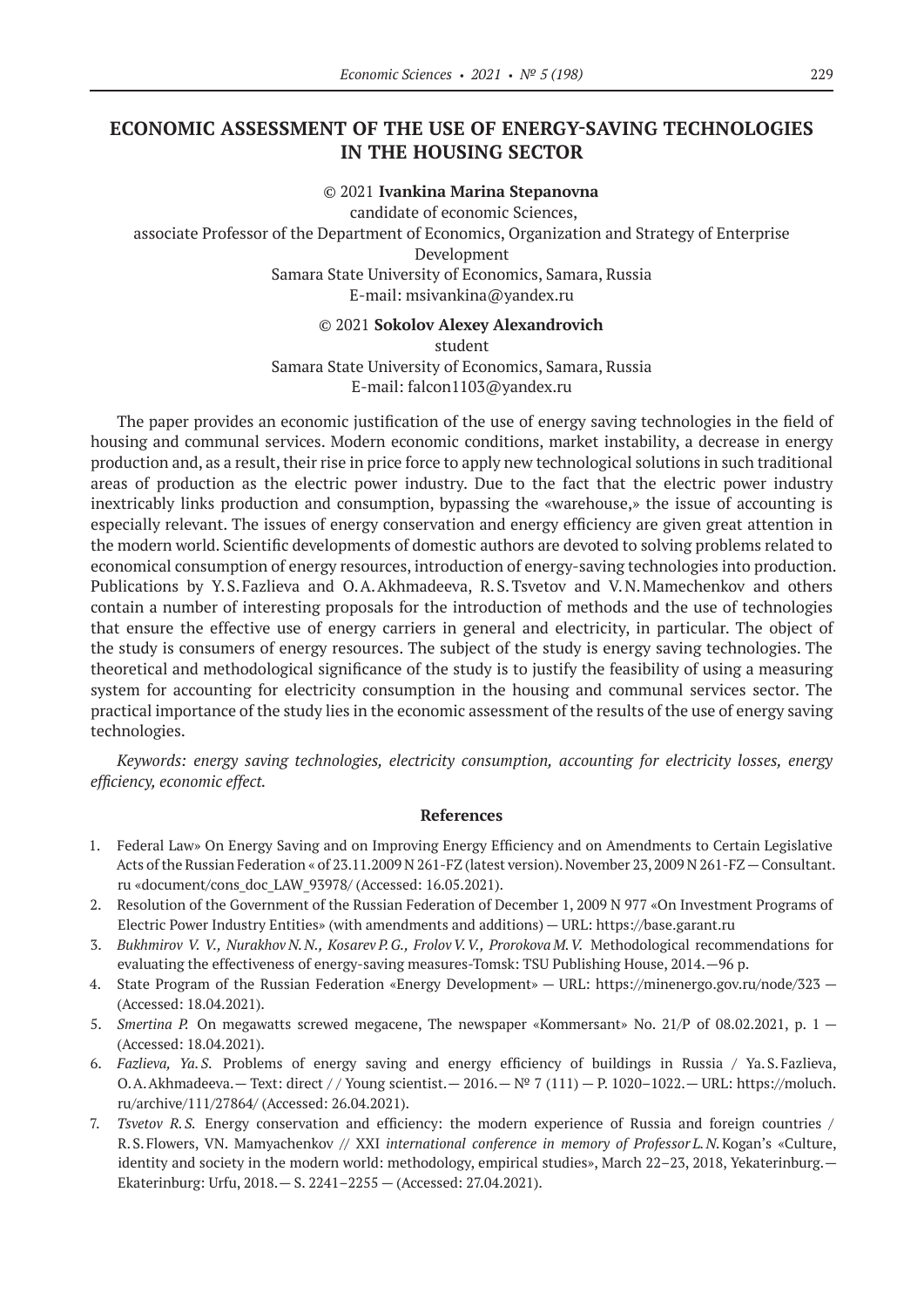- 8. Statistical Yearbook of world energy 2020. URL: https://yearbook.enerdata.ru/ (Accessed: 18.04.2021).
- 9. News of the Association of NP «Community of Energy Consumers» URL: https://www.np-ace.ru/news/ partnership/ — (Accessed: 18.04.2021).
- 10. Energy strategy of Russia for the period up to 2035.— URL: https://minenergo.gov. ru/ (Accessed: 16.05.2021).

# **ANALYSIS OF THE CURRENT STATE OF THE TEXTILE INDUSTRY MARKET IN THE WORLD AND RUSSIA: PROBLEMS AND TRENDS**

## © 2021 **Kozhina Ksenia Sergeevna**

Student, Graduate School of Industrial Economics Peter the Great St. Petersburg Polytechnic University, St. Petersburg, Russia E-mail: kozhina.ks@edu.spbstu.ru

#### © 2021 **Kudryavtseva Tatiana Jurievna**

Professor GSIE, Dr.Sc. (Economics), Associate Prof. Peter the Great St. Petersburg Polytechnic University, St. Petersburg, Russia E-mail: tankud28@mail.ru

The world textile industry is one of the leading sectors of the world industrial complex. The Russian textile industry market in recent decades has significantly reduced production, but it can still remain a driver of the country's economy, taking into account industry trends in the world market. The subject is textile industry in the global economic system. The purpose of the work is to analyze the state of the textile industry in the world, to determine the place of the domestic light industry in the world market.

*Keywords: Textile industry, foreign trade activity, digitalization.*

# **STRUCTURE ANALYSIS OF THE CONSTRUCTION INDUSTRY IN THE CONTEXT OF THE INFORMATION ENVIRONMENT INFLUENCE ON THE DEVELOPER'S MARKET BRAND POSITIONING**

## © 2021 **Konnikov Evgenii Aleksandrovich**

Candidate of Economic Science, Graduate school of industrial economics Peter the Great St. Petersburg Polytechnic University (SPbPU), St. Petersburg, Russia E-mail: konnikov.evgeniy@gmail.com

© 2021 **Chornaya Sofya Aleksandrovna**

Graduate school of industrial economics Peter the Great St. Petersburg Polytechnic University (SPbPU), St. Petersburg, Russia E-mail: sonya.chornaya@mail.ru

The construction industry is one of the most unique in terms of economic interaction between producers and consumers of goods. This fact is primarily due to the unique value specificity of construction projects. This specificity determines the importance of the preparatory stage of consumption, which primarily involves market research. Consequently, an effective multidimensional representation of a construction company in the information environment determines the effectiveness of its activities. This article presents the results of a comprehensive analysis of the structure of the construction industry in the context of the influence of the information environment on the positioning of the developer's brand in the market.

*Keywords: construction company, information environment, tonality, external environment.*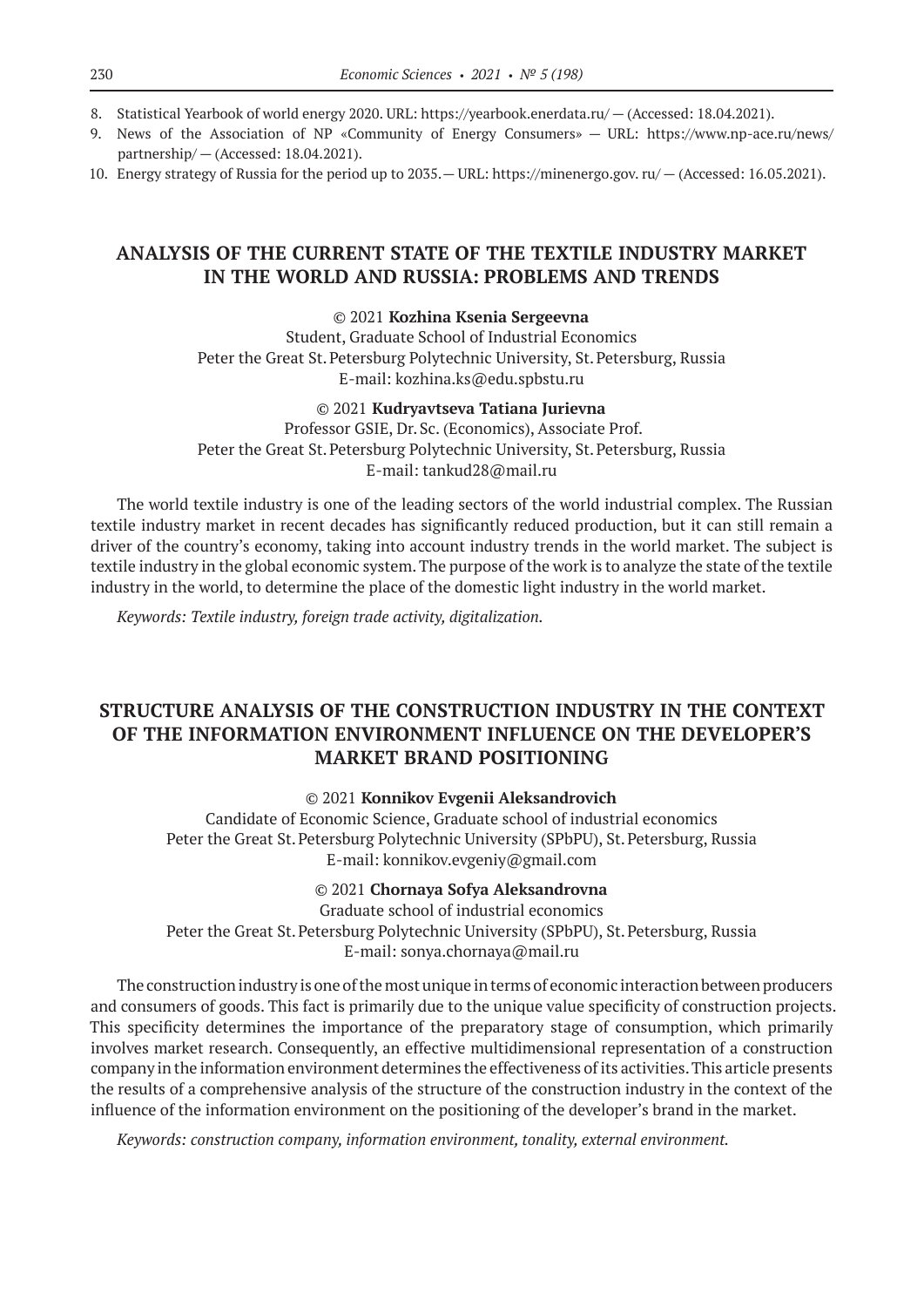# **TRENDS IN INTER-SECTORAL LINKAGES IN THE AGRI-FOOD COMPLEX IN THE CONTEXT OF THE CRISIS**

#### © 2021 **Ostapenko Тatyana Viktorovna**

Candidate of Economic Sciences Institute of Agrarian Problems of the Russian Academy of Sciences, Saratov, Russia E-mail: tanya\_ostapenko\_76@mail.ru

The article is devoted to the study of trends in changes in intersectoral relations in the branches of the agri-food complex. The features of integration processes in the branches of the agri-food complex are shown. The results of the study of the dynamics and structure of the intermediate product in the branches of the agri-food complex of Russia, calculated on the basis of the «input-output» method, are presented. The coefficients of direct and total costs of domestic and imported products in the branches of the agrifood complex are analyzed. It is concluded that there is a need for qualitative structural changes aimed at ensuring the balance of intersectoral resource flows, eliminating structural industry imbalances, and forming closed value chains.

*Keywords: agri-food complex, intersectoral relations, intersectoral proportions, intersectoral balance, intersectoral interactions, product chains, integration, agricultural holdings*

# **EVALUATION OF THE EFFICIENCY OF MEASURES TO IMPROVE INNOVATIVE ACTIVITIES OF JSC «RZD»**

## © 2021 **Pinchukov Alexey Vladimirovich**

Postgraduate student of the Department of Quality Management Russian University of Transport (MIIT), Moscow, Russia E-mail: alx.pnchkv@gmail.com

#### © 2021 **Guskova Marina Fedorovna**

Doctor of Economics, Professor, Professor of the Department of Quality Management Russian University of Transport (MIIT), Moscow, Russia E-mail: oet2004@yandex.ru

The article examines the influence of external factors and the implemented innovation processes on the efficiency of the investment activities of Russian Railways, which is necessary to maintain the sustainable development of the company. The analysis of the effectiveness of the programs «Implementation of modern technologies and the use of innovations» and «Lean production», in accordance with which the company plans to save more than 100 billion rubles. (taking into account the base) until 2025.

*Keywords: transport, innovation, efficiency*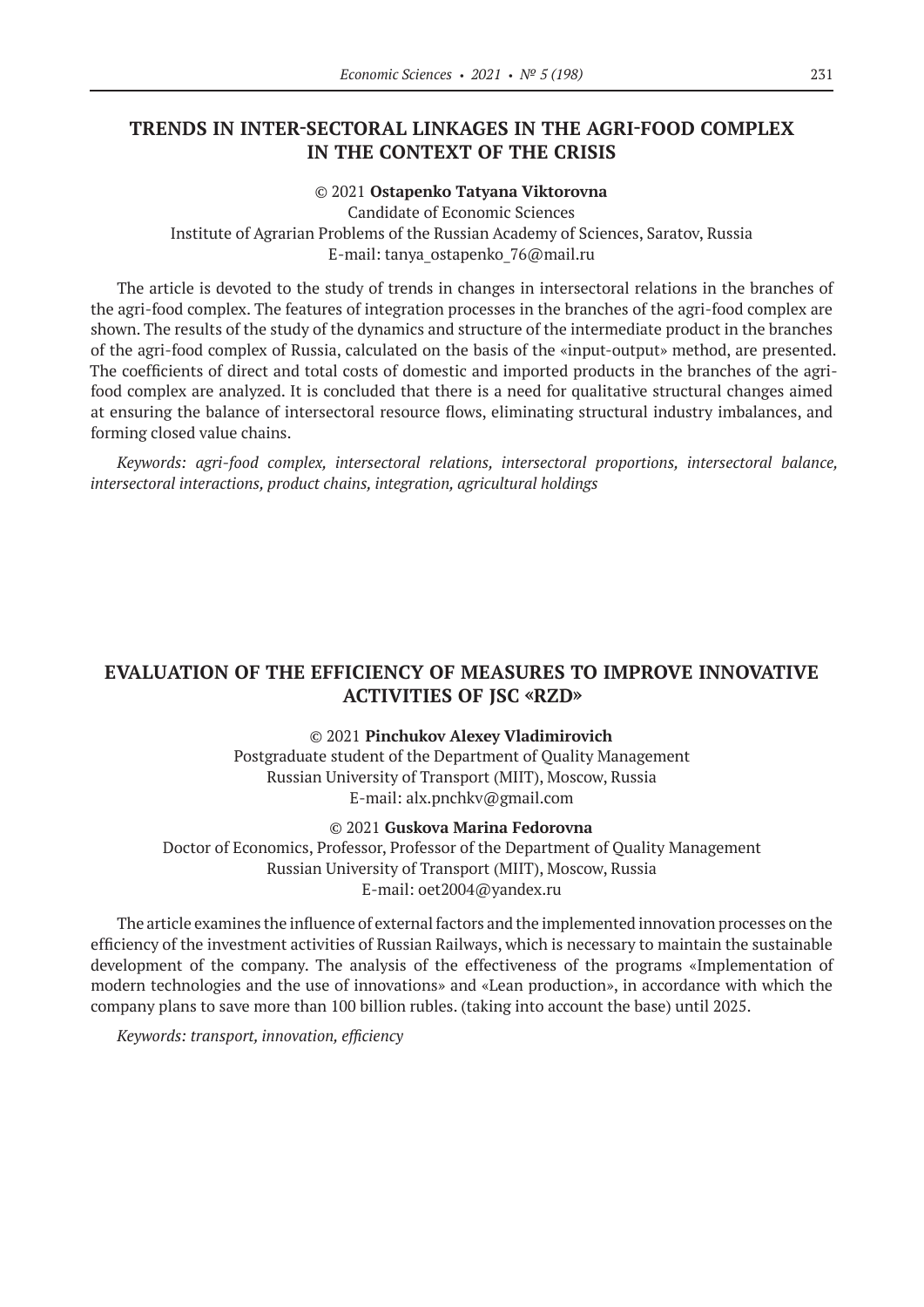# **DIGITAL TRANSFORMATION OF MARKETING STRATEGIES FOR SMALL B2B COMPANIES (ON THE EXAMPLE OF CONSTRUCTION COMPANIES)**

© 2021 **Reiter Ksenia Alekseevna** M.Econ., 2nd year PhD student HSE University, Saint Petersburg, Russia E-mail: Ksenia.rayter@mail.ru

This article discloses the issues of digital integration in the marketing strategies for small B2B companies. Due to the global socio-economic crisis, reinforced by COVID-19, small B2B companies are rapidly losing their competitiveness. The aim of the study is to analyze the prerequisites and digital transformation process of marketing strategies for small B2B companies. The research data were collected by in-depth interviews with representatives of Russian small B2B companies. The data obtained can be used in small B2B companies of a similar profile in the development of a digital strategy creation, and the development of scientific, methodological and practical recommendations in the field of innovative development for small B2B companies.

*Keywords: digital transformation, Internet marketing, SMEs, B2B, marketing strategy, innovative marketing, construction companies.*

- 1. *Bharadwaj, A., El Sawy, O., Pavlou, P., & Venkatraman, N.* (2013). Digital Business Strategy: Toward a Next Generation of Insights. MIS Quarterly, 37(2), 471–482. Retrieved September 17, 2020, from http://www.jstor.org/ stable/43825919
- 2. *Birnbaum, Bill.* (2004). Strategic Thinking: A Four Piece Puzzle. Richmond, Texas: Douglas Mountain Publishing.
- 3. *Civi, E.* (2013). Marketing strategies to survive in a recession. International Journal of Business and Emerging Markets, 5(3), 254–267. https://doi.org/10.1504/IJBEM.2013.054930
- 4. *Drucker, P. F*. (2000). The practice of management. Moscow: William.
- 5. Federal state statistics service, Russian Statistical yearbook 2020. Available at: https://rosstat.gov.ru/storage/ mediabank/KrPEshqr/year\_2020.pdf (accessed 21 March 2021).
- 6. *Franklin, D, & Andrew, A*. (2013). World in 2050.— Per. with English.— Moscow: Eksmo.
- 7. *Gokhberg L., SuslovA.B., KovalevaG.G., Abdrakhmanova G., Leven E.*Expenditure on the digital economy: what is it and how to measure it? / NRU Higher School of Economics. Series WP BRP «Science, Technology and Innovation». 2020. No. WP BRP 115/STI/2020.
- 8. *Kossov, V* & et.al. (2009). Fundamentals of innovation management. Moscow: Magistr.
- 9. *Kumar N.* (2008) Marketing as a strategy. The role of the General Director in the intensive development of the company.— Moscow: Praetext Publishing house.
- 10. *Maciaszek L.A.* (2008) Adaptive Integration of Enterprise and B2B Applications. In: *Filipe J., Shishkov B., Helfert M.*  (eds) Software and Data Technologies. ICSOFT 2006. Communications in Computer and Information Science, vol 10. Springer, Berlin, Heidelberg. https://proxylibrary.hse.ru:2120/10.1007/978–3–540–70621–2\_1
- 11. *Mintzberg, H., Quinn, J.B., & Ghoshal, S*. (2001). Strategic process. SPb.: Peter.
- 12. *Nasir, S*. (2015). Customer relationship management strategies in the digital era. Hersey, PA: IGI Global.
- 13. *Nickell, D., Rollins, M., & Hellman, K.* (2013). How to not only survive but thrive during recession: A multi-wave, discovery-oriented study. Journal of Business & Industrial Marketing, 28(5), 455–461. https://proxylibrary.hse.ru: 2120/10.1108/08858621311330290
- 14. *Percy, L., & Elliot, R.* (2008). Strategic planning of advertising companies-Per. with English. Moscow: publishing house Grebennikov.
- 15. *Rizomyliotis I., Konstantoulaki K., Kostopoulos I.* (2017) Business-to-Business Marketing Communication During Recession. In: Business-to-Business Marketing Communications. Palgrave Macmillan, Cham. https://proxylibrary. hse.ru:2120/10.1007/978–3–319–58783–7\_2
- 16. *Schumpeter, Y. A*. (2007). Theory of economic development; capitalism, socialism and democracy.— M.: Eksmo.
- 17. *Sebastian, I.M. & Moloney, K.G. & Ross, J.W. & Fonstad, Nils & Beath, Cynthia & Mocker, Martin.* (2017). How big old companies navigate digital transformation. MIS Quarterly Executive. 16. 197–213.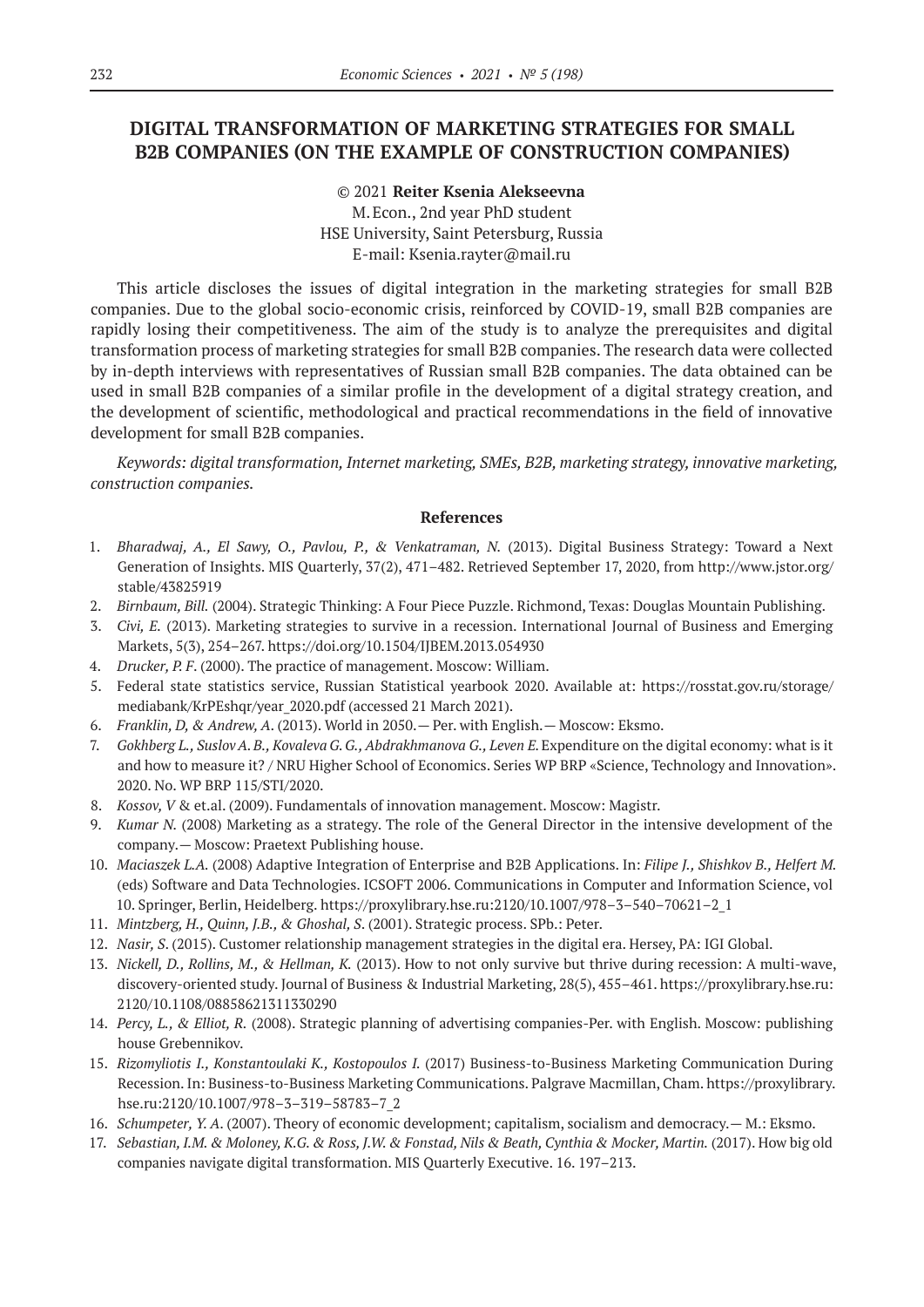- 18. *Thompson Jr.,* A., & Strickland, A.J. (2006). Strategic management: concepts and situations for analysis, 12‑th edition.— Per. with English.— Moscow: Publishing house «William».
- 19. *Vial, G.*, (2019). Understanding Digital Transformation: A Review and Research Agenda. Journal of Strategic Information System, 28, 118–144.
- 20. Wunderman Thompson Commerce, The B2B future shopper report 2020. Available at: https://goo-gl.su/hyZGbP2 (accessed 18 September 2020).
- 21. *Yakovlev, A, & Tkachev V.* (2013). Promotion of sites: Basics, secrets, tricks. SPb.: BHV-Petersburg.
- 22. *Zuev M., Maurus P., Prokofiev A., Raitsin M., Khramov E.* (2011) Internet marketing 3.0: no Russian roulette! 2nd ed. St.Petersburg: Piter.

## **INFLUENCE OF INFORMATION ENVIRONMENT ON POPULATION HEALTHY LIFESTYLE**

#### © 2021 **Rodionov Dmitry Grigorievich**

Doctor of Economic Sciences, Professor, Graduate school of industrial economics Peter the Great St. Petersburg Polytechnic University (SPbPU), St. Petersburg, Russia E-mail: dmitry.rodionov@spbstu.ru

### © 2021 **Abdulmanova Alsu**

Student, Graduate school of industrial economics Peter the Great St. Petersburg Polytechnic University (SPbPU), St. Petersburg, Russia E-mail: miss.abdulmanova@mail.ru

#### © 2021 **Konnikov Evgenii Alexandrovich**

Candidate of Economic Science, Graduate school of industrial economics Peter the Great St. Petersburg Polytechnic University (SPbPU), St. Petersburg, Russia E-mail: konnikov.evgeniy@gmail.com

Recently, new spheres of influence on public consciousness and behavior have appeared, these include the media, various Internet sites, social networks, and information space. This gives the promotion of healthy lifestyles a driving force for transformation. In our progressive and rapidly changing time, the promotion of the concept of healthy lifestyles began to develop rapidly thanks to the Internet, social networks and the information environment in general. The purpose of the study is to identify the significance and formulate recommendations within the framework of the influence of the information background to improve the healthy lifestyle of the population. To achieve this goal, the data of the information environment were analyzed regarding the relevance of issues related to maintaining a healthy lifestyle. These include data from the VK social network (VKontakte) and the number of queries in the Google search engine. The practical significance of this work lies in the fact that the materials and results of the study can be applied for further research in areas close to health care, not only to understand the current state of healthy lifestyles of the population, but also to develop mechanisms and prospects for development in the current and projected socio-demographic and socio-economic conditions in the state. Note that the problem is significant and extensive, therefore, it cannot be influenced only by the information environment taken separately and its influence on the healthy lifestyle of the population. Consequently, the concept and adherence to a healthy lifestyle of the population, in essence, proceeds and depends on the socio-economic situation in a particular community. For example, in the state, because the healthier the population of a country, the less it spends on health care, which makes up a large part of the state budget.

*Keywords: Healthy lifestyle (healthy lifestyle), healthy lifestyle, fitness and health, the concept of a developed healthy lifestyle, information environment.*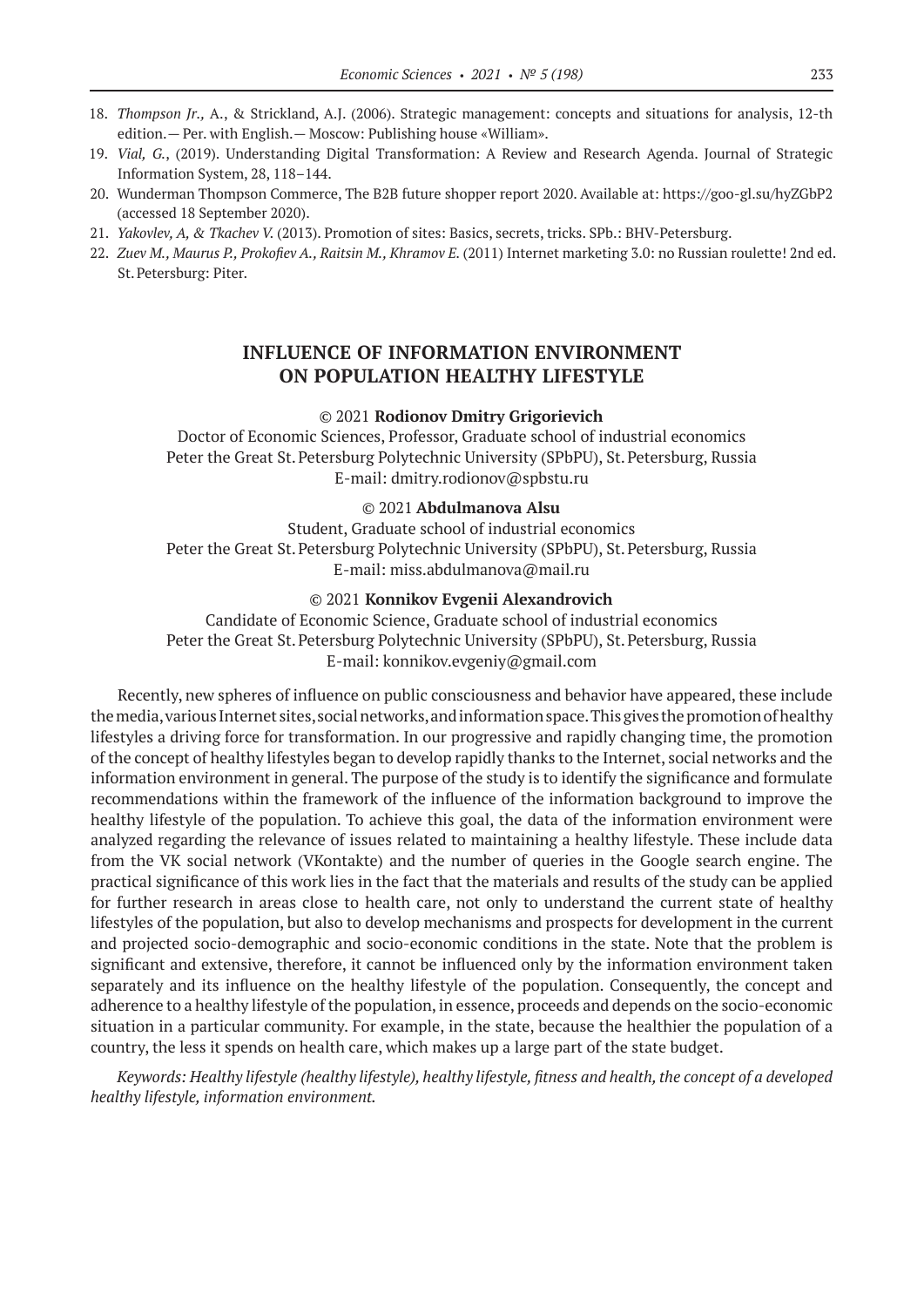# **AN AUTOMATED ALGORITHM FOR ASSESSING THE MARKETING RELIABILITY OF INNOVATIVE SOLUTIONS**

#### © 2021 **Rodionov Dmitry Grigorievich**

Doctor of Economic Sciences, Professor, Graduate school of industrial economics Peter the Great St. Petersburg Polytechnic University (SPbPU), St. Petersburg, Russia E-mail: dmitry.rodionov@spbstu.ru

© 2021 **Kurakin Vladimir Ivanovich**

Aspirant, Graduate school of industrial economics Peter the Great St. Petersburg Polytechnic University (SPbPU), St. Petersburg, Russia E-mail: v.i.kurakin@yandex.ru

## © 2021 **Konnikov Evgenii Alexandrovich**

Candidate of Economic Sciences, Graduate school of industrial economics Peter the Great St. Petersburg Polytechnic University (SPbPU), St. Petersburg, Russia E-mail: konnikov.evgeniy@gmail.com

Digitalization of all economic processes has accelerated significantly, which is largely a consequence of the COVID‑19 pandemic. This process contributes to the saturation of the information environment, which in turn leads to increase in the availability of specialized information. Previously, the unique experience of experts in a particular area was extremely significant and appreciated in the market, while now this experience may be the result of an in-depth study of the information environment of the object under study. At the same time, this information is difficult to quantify, as it is presented, as a rule, in a natural form. Within the framework of the article [1], the authors proposed a toolkit for the quantification of information describing innovative solutions in the digital environment for the purpose of comparing their marketing reliability. Within the framework of this article, the results of algorithmization and automation of this toolkit are presented.

*Keywords: marketing reliability, oilfield equipment, leasing, innovative solutions, information environment.*

# **TOURISM DEVELOPMENT MANAGEMENT IN THE CONTEXT OF SUSTAINABLE ECONOMIC DEVELOPMENT**

#### © 2021 **Rodionov Dmitry Grigorievich**

Doctor of Economic Sciences, Professor, Graduate school of industrial economics Peter the Great St. Petersburg Polytechnic University (SPbPU), St. Petersburg, Russia E-mail: dmitry.rodionov@spbstu.ru

© 2021 **Lobanova Polina Igorevna**

Student, Graduate school of industrial economics Peter the Great St. Petersburg Polytechnic University (SPbPU), St. Petersburg, Russia E-mail: lobanova.pi@edu.spbstu.ru

## © 2021 **Konnikov Evgenii Alexandrovich**

Candidate of Economic Sciences, Graduate school of industrial economics Peter the Great St. Petersburg Polytechnic University (SPbPU), St. Petersburg, Russia E-mail: konnikov.evgeniy@gmail.com

Tourism has a significant impact on the country's economy, and the economies of some countries are completely determined by the success of this industry. Thanks to the correct development of tourism, the country can not only increase its GDP, but also improve the quality of life of its citizens. The purpose of this work was a decision to raise the level of tourist attractiveness in the context of the country's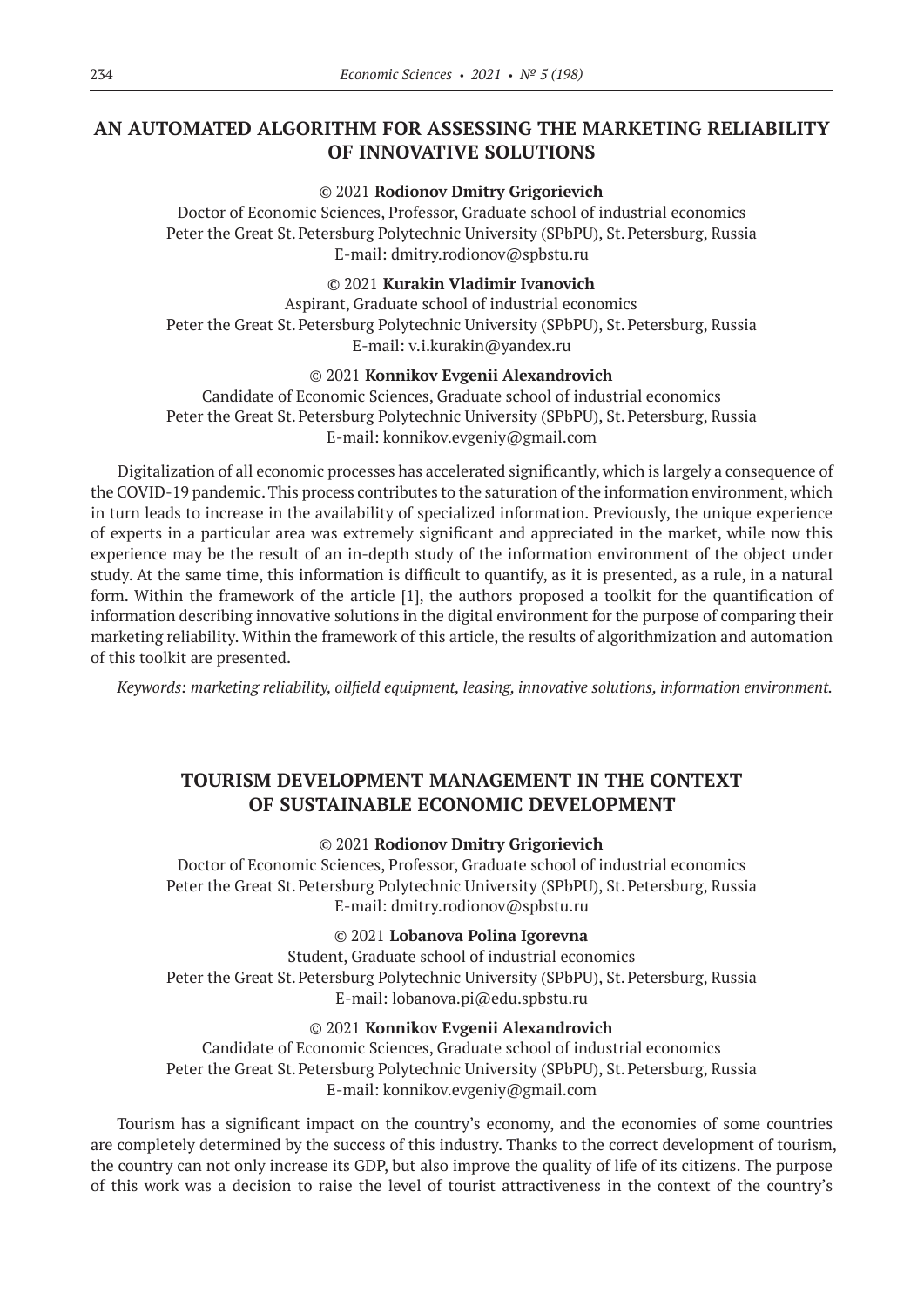economic development. To achieve the results, indicators such as economic freedom, country prosperity, investment in tourism, search for attractions on the Internet, and their impact on tourism were examined. The relationships between these indicators and the metadynamics that influenced these relationships and influenced the model as a whole were also studied. In this work, the types of dependencies and time lags were determined; Using paired and multiple regressions, the coefficients of determination, p-values, approximation errors, residuals, puffiness factors, elasticity coefficients, and predicted dependent variables were found. Based on the data obtained, conclusions were made about the connections, the metadynamics was investigated and a solution for the management of connections was proposed. Based on the results of the analysis, a conceptual model was obtained, which confirmed the dependence of tourist traffic on the level of prosperity of the country, the information component on the Internet and the amount of investment in tourism, as well as the relationship between the index of economic freedom and the index of prosperity of the country. By increasing economic freedom in the country, the country itself is developing, which has a positive effect on the tourist flow. The dependence of investment on the number of tourists existed only up to a certain year, and the connection between investment in tourism and people's interest in the country with the correct information dissemination should soon appear. As a result, it was concluded that the maximum effect is obtained by countries that take into account their peculiarities, develop them and present them correctly. It was revealed that the qualitative development of the industry is possible only in parallel with the development of the entire state.

*Keywords: tourism, investment, investment, innovation, prosperity, Internet search, economic freedom, tourist flow, attractions.*

# **STRUCTURAL CLUSTERING OF INNOVATIVE SOLUTIONS IN THE FIELD OF UPDATING OILFIELD EQUIPMENT IN THE CONTEXT OF ASSESSING MARKETING RELIABILITY FOR THE DEVELOPMENT OF A LEASING COMPANY**

## © 2021 **Rudskaya Irina Andreevna**

Doctor of Economic Sciences, Graduate school of industrial economics Peter the Great St. Petersburg Polytechnic University (SPbPU), St. Petersburg, Russia E-mail: rudskaya\_ia@spbstu.ru

© 2021 **Kurakin Vladimir Ivanovich**

Aspirant, Graduate school of industrial economics Peter the Great St. Petersburg Polytechnic University (SPbPU), St. Petersburg, Russia E-mail: v.i.kurakin@yandex.ru

Today, the process of technological development is becoming more and more rapid. In fact, the exponential dynamics of digitalization has an impact on the acceleration of the development and integration of technological innovations in almost all industries. The consequence of this dynamics is the need for investment in technological development at the earliest stages of the emergence of innovative solutions. This process is of particular importance for leasing companies. Within the framework of the article [1], the authors proposed a tool for assessing the marketing reliability of innovative solutions, which makes it possible to compare the potential technological sustainability of innovative alternatives. Within the framework of the current article, the authors present the results of testing this algorithm in relation to the field of oilfield equipment and formulate systemic conclusions.

*Keywords: marketing reliability, oilfield equipment, leasing, innovative solutions, information environment.*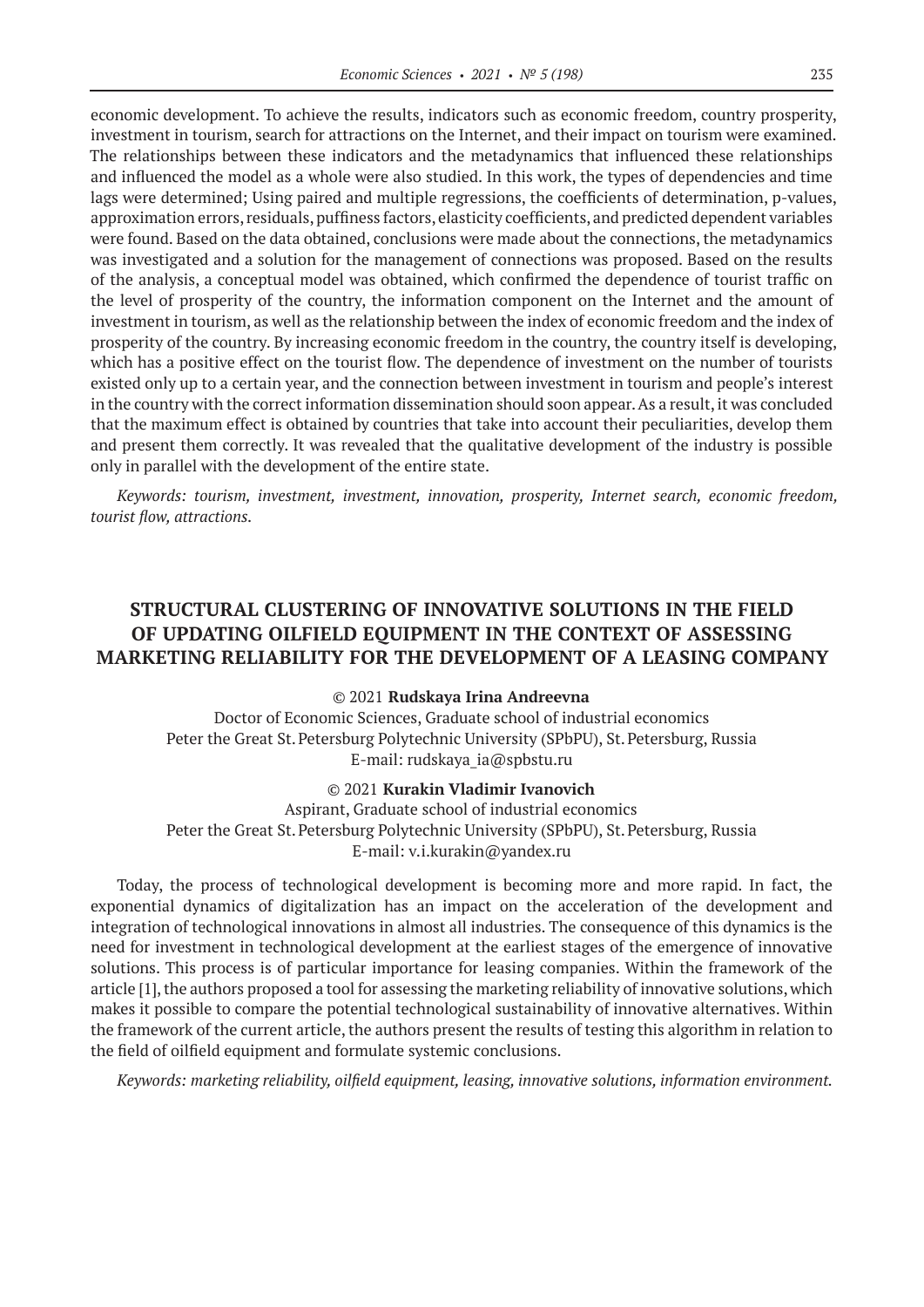# **MONETARY POLICY AND CENTRAL BANK MEASURES IN A NEW ECONOMIC REALITY**

© 2021 **Savinov Oleg Germanovich**

Candidate of Economic Sciences, Associate Professor of the Department of Finance and Credit Samara State University of Economics, Samara, Russia E-mail: ogsvnv@gmail.com

© 2021 **Savinova Nadezhda Grigorievna**

Candidate of Economic Sciences, Associate Professor of the Department of Finance and Credit Samara State University of Economics, Samara, Russia E-mail: savnad@bk.ru

© 2021 **Myasnikova Anastasia Igorevna**

Undergraduate Samara State University of Economics, Samara, Russia E-mail: myasnikova99@bk.ru

Deteriorating financial stability in all countries of the world in 2019–2020 demanded action by central banks. The article reveals various monetary policy regimes, instruments and measures directed by central banks to restore the economy from a macroeconomic shock in the context of the coronavirus pandemic. The economic consequences of a sharp decline in demand and supply during the period of the deadlock are estimated, as well as the influence of the oil market on the main macroeconomic indicators of the Russian economy in crisis situations. The formation of a new economic reality and a large-scale reversal of financial trends in the world in the context of a combined external and internal shock are investigated.

*Keywords: modern economic reality, lockdown, regimes of monetary policy, measures of central banks, financial stability.*

# **THE PROCESS OF FORMATION AND DEVELOPMENT OF THE SYSTEM FOR THE PROVISION OF PUBLIC SERVICES AND IMPROVING THE EFFICIENCY OF ITS MANAGEMENT AT THE REGIONAL AND LOCAL LEVEL**

© 2021 **Víctor Sánchez Rodríguez**

Post-graduate student of the Department of Economic Theory and Management Moscow Pedagogical State University, Moscow, Russia E-mail: mariovictorsanchez2017@gmail.com

© 2021 **Likhachev Mikhail Olegovich**

Doctor of Economics, Associate Professor, Professor of the Department of Economic Theory and Management Moscow Pedagogical State University, Moscow, Russia

Chief Researcher Center for Scientific Information Research in Science, Education and Technology Institute of Scientific Information for Social Sciences of the Russian Academy of Sciences (INION RAN),

Moscow, Russia

E-mail: olegmix71@mail.ru

The article examines the processes of transformation of the modern system of providing public services and examines the evolution of theoretical and practical approaches to managing this system and increasing the level of efficiency of its functioning at various levels of the system of state power in the context of the development of market trends in this area and the influence of the processes of globalization of the world economy.

*Keywords: public sector, services, mixed economy, public goods, public services market, competition, monopoly*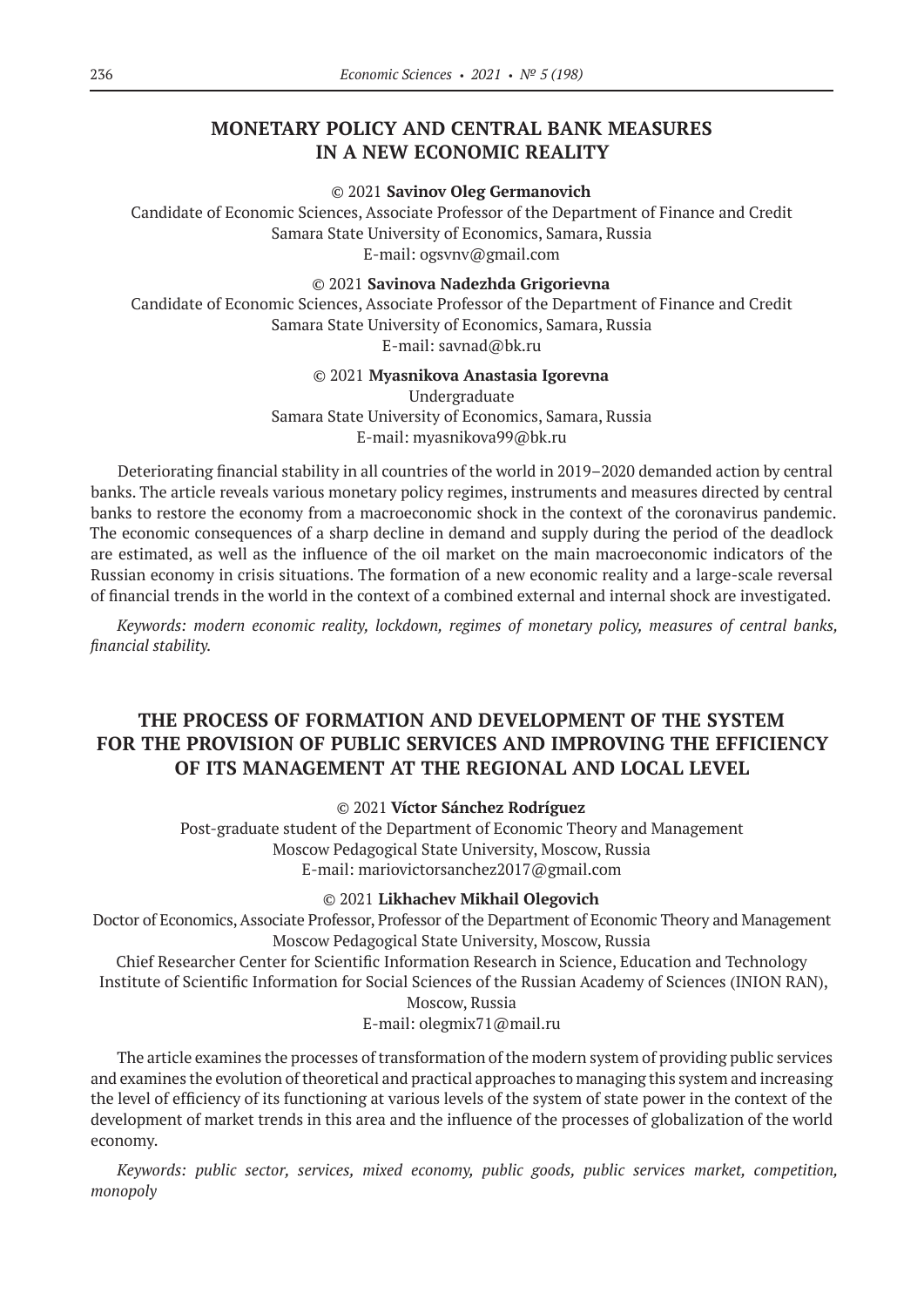## **References**

- 1. *Batyreva D.B.*Improving the quality and availability of the provision of state and municipal services as a priority direction of public administration in the Russian Federation // Economics and Entrepreneurship. 2019. No. 7 (108). pp. 93–97.
- 2. *Zueva S.M., Osipova M.Yu.*Toolkit for strategic management of a client-oriented center for the provision of public services // Ibid. 2019. No. 10 (111). pp. 1063–1069.
- 3. *Pogodina I.V.*Factors that have a negative impact on the quality of public services, State power and local government. 2018. No. 6. pp. 23–25.
- 4. *Potebnya N.V.*The essence of the public service management system // Colloquium-journal. 2019. No. 26–9 (50). pp. 207–208.
- 5. *Sidorenko E.L.*The effectiveness of digital public administration: theoretical and applied aspects // Issues of state and municipal administration. 2019.No. 2. pp. 93–114.
- 6. *Cheleleva N.A.* A systematic approach to the management of healthcare institutions // Innovations and investments. 2019Alford, J.Defining the client in the public sector: A social-exchange perspective. // Public Administration Review, 2002, Vol. 62(3), pp. 337–346.
- 7. *Orellana A.* G; *Vega L.*I; *López F.* C; *Salas P.O.*Plataforma cubana de Historias
- 8. Clínicas Digitales e Vitae. Concepción y metodología para su desarrollo //Convención Internacional de Salud, Cuba. 2018.http://www.convencionsalud2018.sld.cu/index.php/connvencionsalud/2018/paper/viewFile/216/1005
- 9. *Laing, A*.Marketing in the public sector: Towards a typology of public services. // Marketing Theory, 2003, Vol. 3(4), pp. 427–445.
- 10. *McFadyen, K., Harrison, J. L., Kelly, S. J., & Scott, D*.Measuring service quality in a corporatised public sector environment. // Journal of Nonprofit & Public Sector Marketing, 2001, Vol. 9(3), pp. 35–51.

# **FEATURES OF THE DEVELOPMENT OF THE MODERN PUBLIC SERVICES SECTOR IN A MIXED ECONOMY**

## © 2021 **Víctor Sánchez Rodríguez**

Post-graduate student of the Department of Economic Theory and Management Moscow Pedagogical State University, Moscow, Russia E-mail: mariovictorsanchez2017@gmail.com

## © 2021 **Likhachev Mikhail Olegovich**

Doctor of Economics, Associate Professor, Professor of the Department of Economic Theory and Management Moscow Pedagogical State University, Moscow, Russia

Chief Researcher Center for Scientific Information Research in Science, Education and Technology Institute of Scientific Information for Social Sciences of the Russian Academy of Sciences (INION RAN),

Moscow, Russia

## E-mail: olegmix71@mail.ru

The article examines the specific characteristics of the product created by the modern public services sector and the related features of the functioning of this sector, as well as the special role that the public services sector plays in the development of a mixed economic system at the present stage of economic transformation and globalization of economic processes.

*Keywords: public sector, services, mixed economy, public goods, public services market, competition, monopoly*

- 1. *Batyreva D.B.*Improving the quality and availability of the provision of state and municipal services as a priority direction of public administration in the Russian Federation // Economics and Entrepreneurship. 2019. No. 7 (108). pp. 93–97.
- 2. *Zueva S.M., Osipova M.Yu.*Toolkit for strategic management of a client-oriented center for the provision of public services // Ibid. 2019. No. 10 (111). pp. 1063–1069.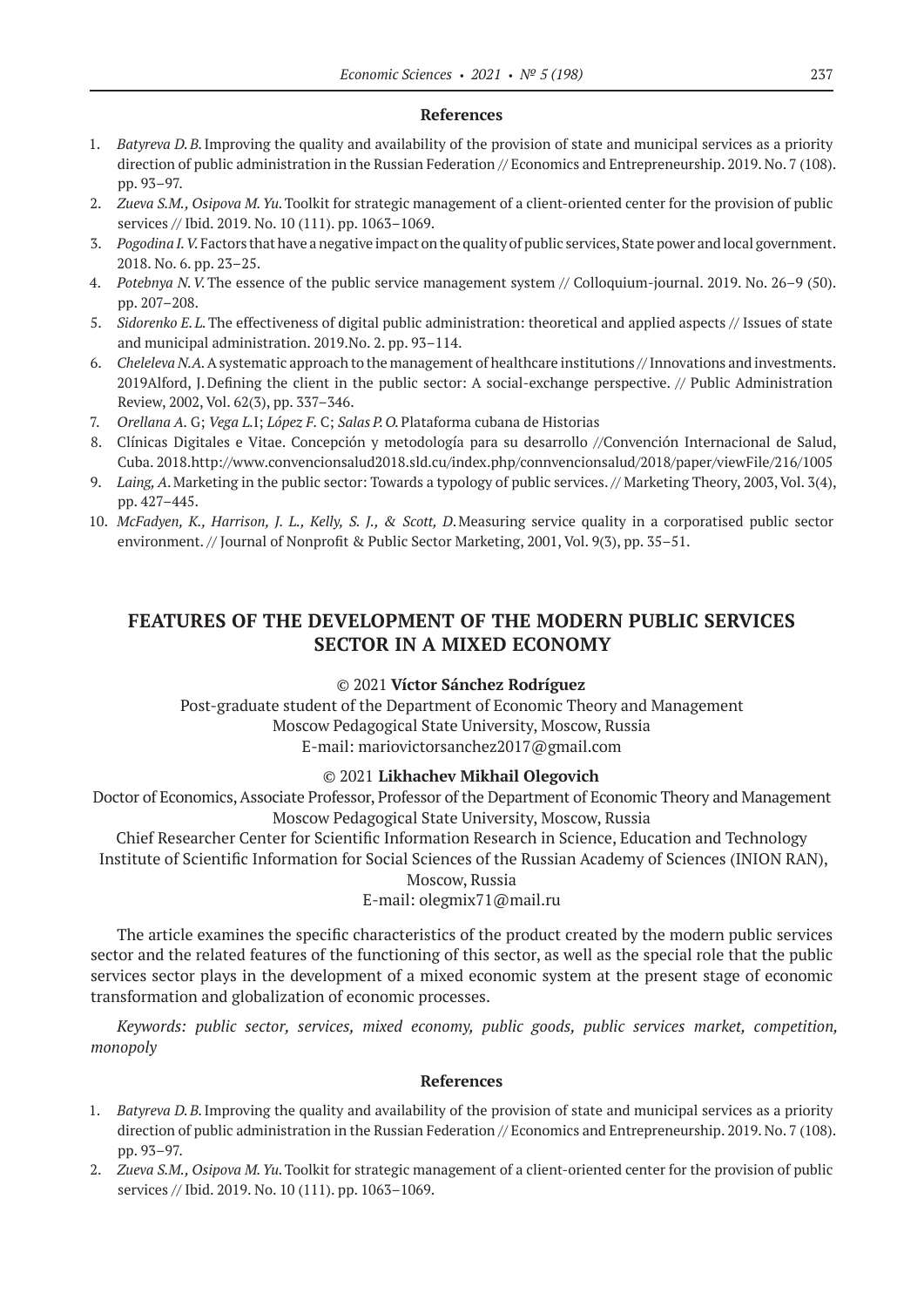- 3. *Pogodina I.V.*Factors that have a negative impact on the quality of public services, State power and local government. 2018. No. 6. pp. 23–25.
- 4. *Potebnya N.V.*The essence of the public service management system // Colloquium-journal. 2019. No. 26–9 (50). pp. 207–208.
- 5. *Sidorenko E.L.*The effectiveness of digital public administration: theoretical and applied aspects // Issues of state and municipal administration. 2019.No. 2. pp. 93–114.
- 6. *Cheleleva N.A.* A systematic approach to the management of healthcare institutions // Innovations and investments. 2019Alford, J.Defining the client in the public sector: A social-exchange perspective. // Public Administration Review, 2002, Vol. 62(3), pp. 337–346.
- 7. *Alford, J.* Defining the client in the public sector: A social-exchange perspective. // Public Administration Review, 2002, Vol. 62(3), pp. 337–346.
- 8. *Andaleeb, S. S., Huda, S. S., Akhtar, A., & Dilshad, S.* Customer satisfaction with complaint resolution in the power sector in a developing economy. // Journal of Nonprofit & Public Sector Marketing, 2012, Vol. 24(3), pp. 181–201.
- 9. *Graham, P.* Marketing in the public sector: Inappropriate or merely difficult? // Journal of Marketing Management, 1994, Vol. 10(5), pp. 361–375.
- 10. *Kelly, J.M.* The dilemma of the unsatisfied customer in a market model of public administration. // Public Administration Review, 2005, Vol. 65(1), pp. 76–84.
- 11. *Laing, A*.Marketing in the public sector: Towards a typology of public services. // Marketing Theory, 2003, Vol. 3(4), pp. 427–445.
- 12. *McFadyen, K., Harrison, J. L., Kelly, S. J., & Scott, D.*Measuring service quality in a corporatised public sector environment. // Journal of Nonprofit & Public Sector Marketing, 2001, Vol. 9(3), pp. 35–51.

## **COVID-19. HEALTH SYSTEM PERFORMANCE RESULTS**

## © 2021 **Sibilev Dmitry Vladimirovich**

#### Post-graduate student, IGSU RANEPA

Institute of Public Administration and Management of the Russian Academy of National Economy and Public Administration under the President of the Russian Federation (RANEPA), Moscow, Russia Email: sdmitry2002@gmail.com

## © 2021 **Panova Tatiana Vladimirovna**

PhD in Economics, Dean of the Faculty of International Regional Studies and Regional Management Institute of Public Administration and Management of the Russian Academy of National Economy and Public Administration under the President of the Russian Federation (RANEPA), Moscow, Russia Email: tv.panova@igsu.ru

The article summarizes the work of the healthcare system in the fight against the new coronavirus infection. Strengths and weaknesses in the health care system, as well as existing problems at the end of 2020 are noted.

*Keywords: pandemic, coronavirus infection, morbidity, mortality, shortage of personnel, beds, protection.*

# **SYSTEM TOOLS OF ORGANIZATIONAL AND LEGAL BASES IN THE SPHERE OF THE MILITARY-INDUSTRIAL COMPLEX: FORMATION AND IMPROVEMENT**

#### © 2021 **Singilevich Dmitriy Aleksandrovich**

Cand. Sc. (Military), associate Professor, reserve Colonel Head of the Legal Problems of State Defense Section — Deputy Head of the Expert Council of the State Duma Committee on Defense, Moscow, Russia E-mail: dsingilevich@yandex.ru.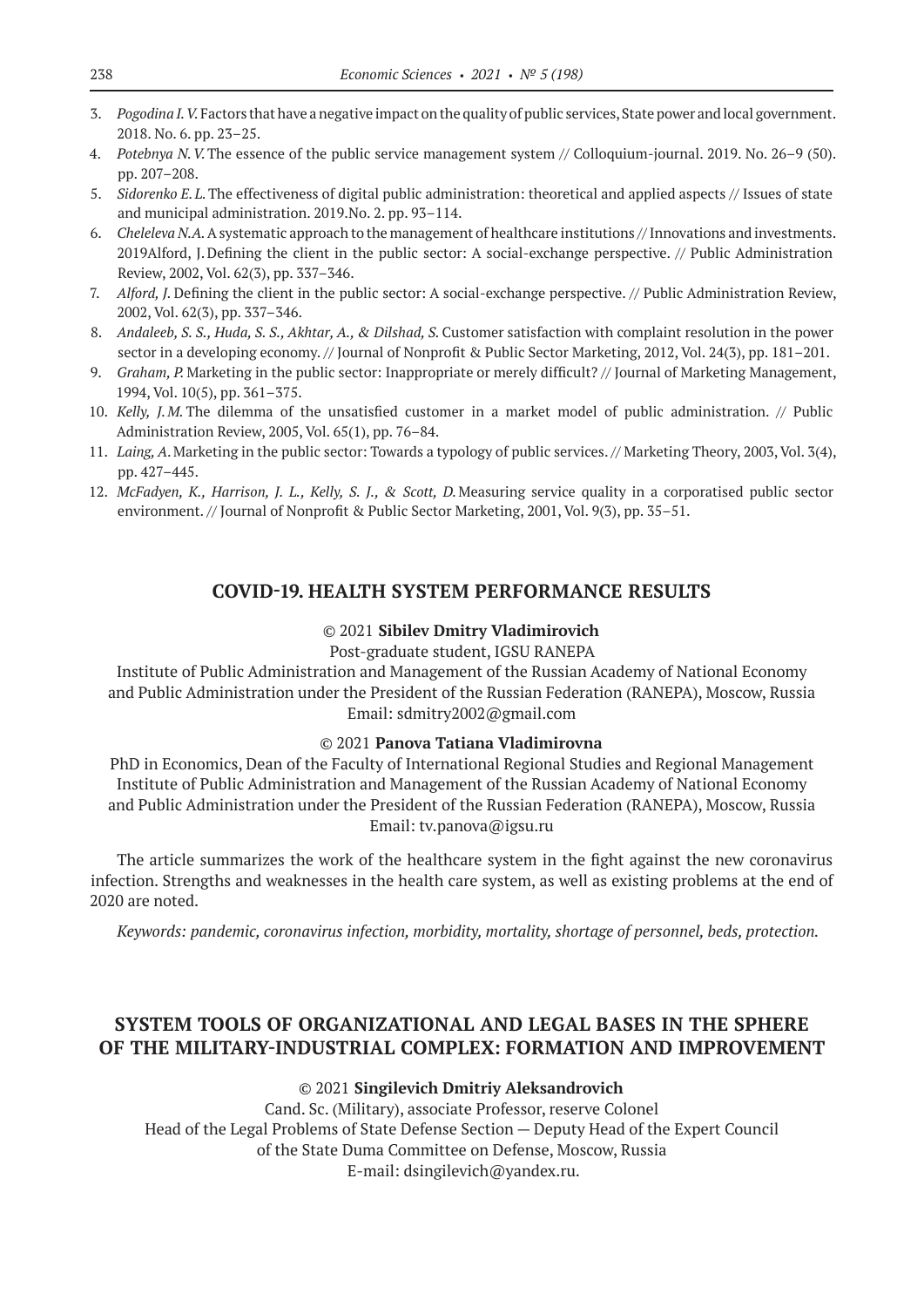## © 2021 **Shurukova Elena Evgenievna**

Graduate student

V.A.Trapeznikov Institute of Control Sciences of Russian Academy of Sciences, Moscow, Russia E-mail: agor80@yandex.ru

The article examines the process of forming a system of basic organizational and legal instruments in the military-industrial complex, and determines the directions for their further improvement.

*Keywords: organizational and legal bases, forms and methods of regulation, optimization of organizational structures, marketing activities, legal regulation of investment activities, system of tools.*

## **IMPLEMENTATION OF NATIONAL IDEAS THROUGH STATE PROGRAMS**

### © 2021 **Sokolov Aleksei Vyacheslavovich**

master degree, faculty of Social Sciences and Mass Communicatons; Department of political sciences Financial University under the Government of Russian Federation, Moscow, Russia

#### © 2021 **Zubkov Aleksandr Danilovich**

Associate Professor of the Department of Analysis and Forecasting Moscow State Dental University. A.I.Evdokimova, Moscow, Russia

The article is devoted to topical issues of the search for national ideas through the implementation of national programs. Problems were identified in the implementation of national projects. In spite of degree of studied of questions, some problems of theoretical and practical descriptions, such, as a search of national idea is in Russia of a 21 age, remain unsolved, and require further research in connection with a change a political and economic situation on the modern stage

*Keywords: National idea, state program, national project, demography, federal program, «may decrees»*

# **DEVELOPMENT OF A MECHANISM FOR MANAGING INNOVATIVE PROJECTS AT INDUSTRIAL ENTERPRISES**

© 2021 **Tabakova A.S.** Peter the Great St. Petersburg Polytechnic University, St. Petersburg, Russia

## © 2021 **Novikova O.V.**

Peter the Great St. Petersburg Polytechnic University, St. Petersburg, Russia

Innovative projects are most often implemented in modern industrial enterprises that manufacture products for highly competitive markets in order to gain a competitive advantage and based on forecasting the needs of end users. One such highly competitive market is the consumer goods market, which includes goods that are consumed continuously or are replaced within one year, for example, personal care products, detergents, cosmetics, etc. In industrial enterprises producing everyday goods, the classic project management Waterfall was traditionally used, which involves planning and implementing a project without making adjustments and changes to the final goal throughout the entire duration of the project, which does not allow to react with the required speed on the changing demands of consumers in the process of project implementation and often leads to the release of innovative products with a delay in terms of time, which does not correspond to the current, rapidly changing, market requirements [1]. For example, according to information obtained personally by the authors, in 2019, Unilever in Russia implemented more than 70 innovative projects related to the release of new products and the introduction of new types of packaging. Some of them were implemented outside the planned timeframe. It should be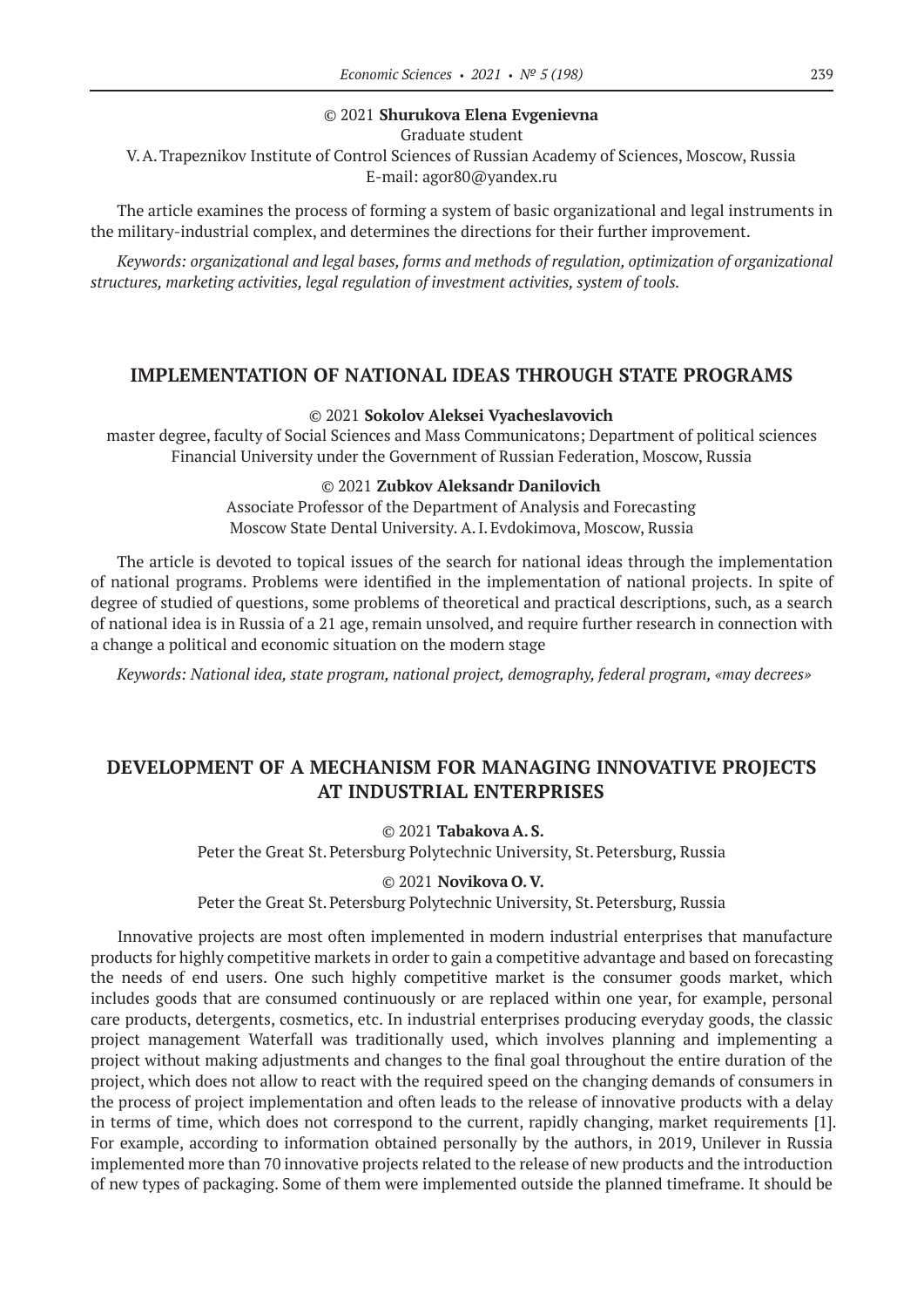noted that in the case of the release of products required by the market in an unplanned timeframe, the manufacturer faces a decrease in demand for products and, as a result, there is a decrease in income [2,3].

In this regard, it is important to develop a project management mechanism that will eliminate the above errors, as well as respond as quickly as possible to the requests of end users of products.

*Keywords: innovative projects, Waterfall methodology, Agile methodology.*

# **ANALYSIS OF THE STATE OF THE BANKING SYSTEM OF THE RUSSIAN FEDERATION IN 2018–2020**

## © 2021 **Tadtaeva Valida Valerievna**

PhD in Economics Financial University under the Government of the Russian Federation, Vladikavkaz branch, Vladikavkaz, Russia E-mail: VVTadtaeva@fa.ru

#### © 2021 **Mamsurova Fialeta Khazbievna**

Senior Lecturer, Department of Applied Mathematics North Ossetian State University named after K.L.Khetagurov, Vladikavkaz, Russia E-mail: fioleta1@mail.ru

## © 2021 **Kumaritova Zarina Batyrovna**

3rd year student Financial University under the Government of the Russian Federation, Vladikavkaz branch, Vladikavkaz, Russia E-mail: zarina.kumaritova73@gmail.com

This article is the result of an analysis of the Russian banking sector in 2018–2020. The analysis identified the role that the Central Bank of the Russian Federation plays in the regulation and control of the banking system, in particular, in improving its reliability. For this, three stages of banking supervision carried out by the Bank of Russia were studied in detail. Based on the data obtained, appropriate conclusions were drawn.

*Keywords: Bank of Russia, banking supervision, banking sector, license, bankruptcy.*

# **ORGANIZATIONAL AND ECONOMIC MECHANISM FOR THE IMPLEMENTATION OF SOCIAL RESPONSIBILITY OF UNIVERSITIES**

© 2021 **Terentyeva Tatyana Valerievna**

Doctor of Economics, Professor of the Department of Economics and Management Vladivostok State University of Economics and Service, Vladivostok, Russia E-mail: Tatyana.Terenteva@vvsu.ru Author ID 449903 SPIN 4584–4922

## © 2021 **Bulgakova Margarita Andreevna**

postgraduate student, assistant at the Department of Economics and Management Vladivostok State University of Economics and Service, Vladivostok, Russia E-mail: margarita.bulgakova@vvsu.ru Author ID 1023984 SPIN 6077–3189 ORCID 0000–003–3543–2818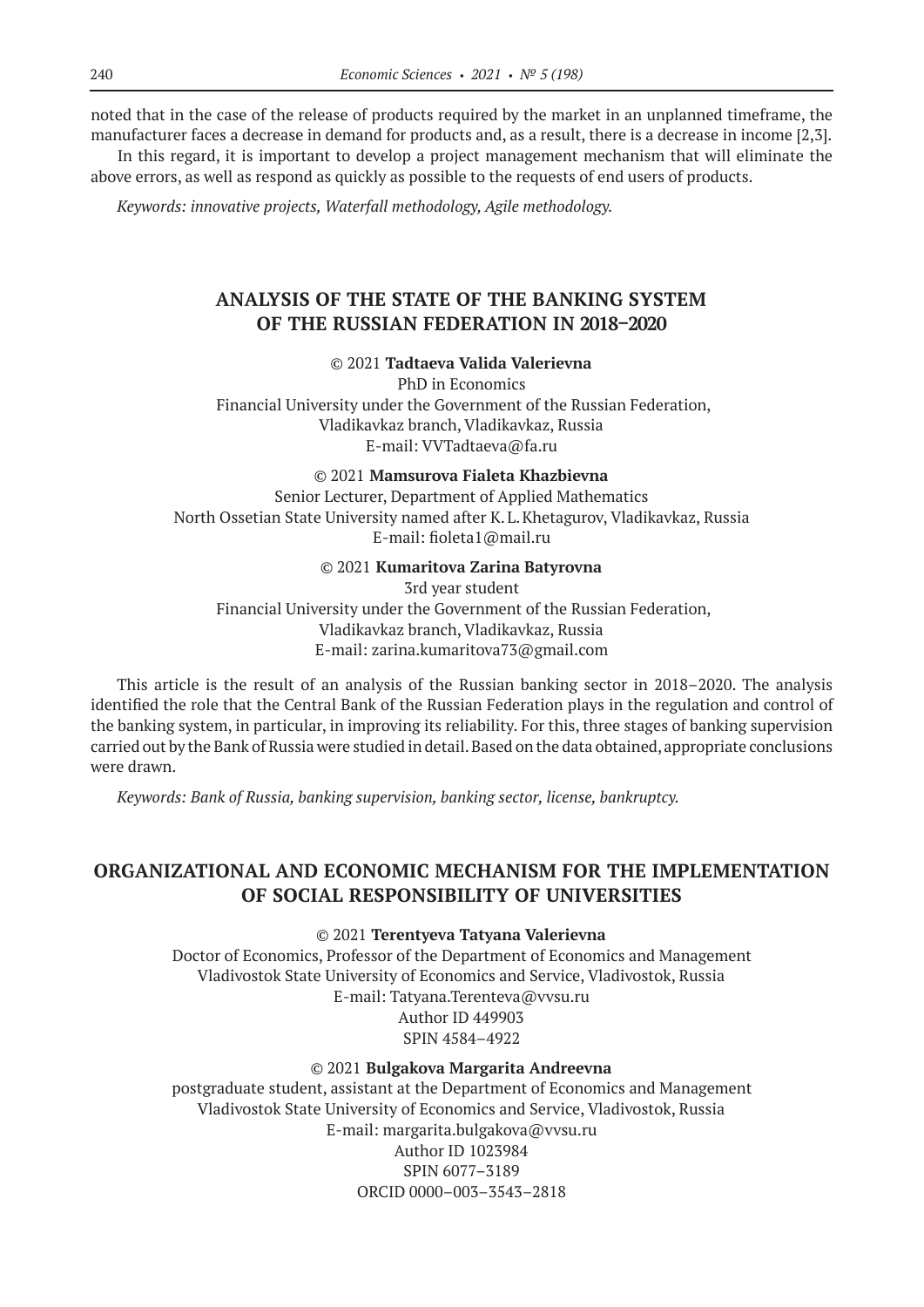In the article, the authors, having conducted a critical analysis of the literature in the field of social responsibility, identify the main problems, which are expressed in the lack of coordination of the interests of stakeholders and universities, which reflects the low efficiency of the management system and leads to the irrational use of the resources of the educational organization. The ineffectiveness of the existing mechanisms for the implementation of social responsibility is primarily due to the lack of awareness of the implementation of generally accepted norms of social responsibility, which, in turn, is reflected in the incorrect systematization of elements and their interconnections, and secondly, the mechanisms considered do not take into account the multidimensional factors of the environment for the implementation of social responsibility, which can lead to low impact on the regional community.

Thus, within the framework of the study, the authors proposed an organizational and economic mechanism for the implementation of social responsibility of universities, which took into account and summarized the elements of existing mechanisms, the practice of interaction between universities and stakeholders in the framework of social responsibility, analysis of legal regulation and standards of social responsibility, identified factors influencing the formation of social values. The author's mechanism takes into account the multidimensionality of factors influencing the interaction with interested users of the services provided, as well as the consistency of the interests of stakeholders, within which the directions and forms of social responsibility are considered, this interaction allows us to assess the level of social responsibility in relation to the regional community, which is presented in the form of a stakeholder system. The proposed mechanism creates the possibility of improving management processes within the framework of the social responsibility of the university, which affects the quality of the services provided.

*Keywords: social responsibility, university, stakeholders, mechanism, competitive advantages, social values, effects of social responsibility, areas of social responsibility, level of social responsibility.*

# **FINANCIAL ANALYSIS OF ORGANIZATIONS IMPLEMENTING PROJECTS IN THE SPHERE OF INNOVATIVE ECONOMY**

#### © 2021 **Khoroshiltsev Mikhail Ivanovich**

Postgraduate Student, School of Engineering Entrepreneurship National Research Tomsk Polytechnic University, Tomsk, Russia

The relevance of the topic in this article is justified by the high degree of development of the modern economy of Russia in combination with the ongoing transformation. In the process of informatization of the economy, a digital infrastructure is formed at different levels, the necessary systems are created, which are improved through the introduction of new technologies and integration into a single information space. Under these conditions, many organizations are looking for ways to survive corporate, strategies are being developed to create a competitive advantage for the company. For this purpose, in this article, the author has made an attempt at scientific analysis and critical understanding of the problem of financial analysis of organizations implementing projects in the field of innovative economy.

*Keywords: financial analysis, innovative economy, investment projects, corporate development, economic development, informatization of the economy.*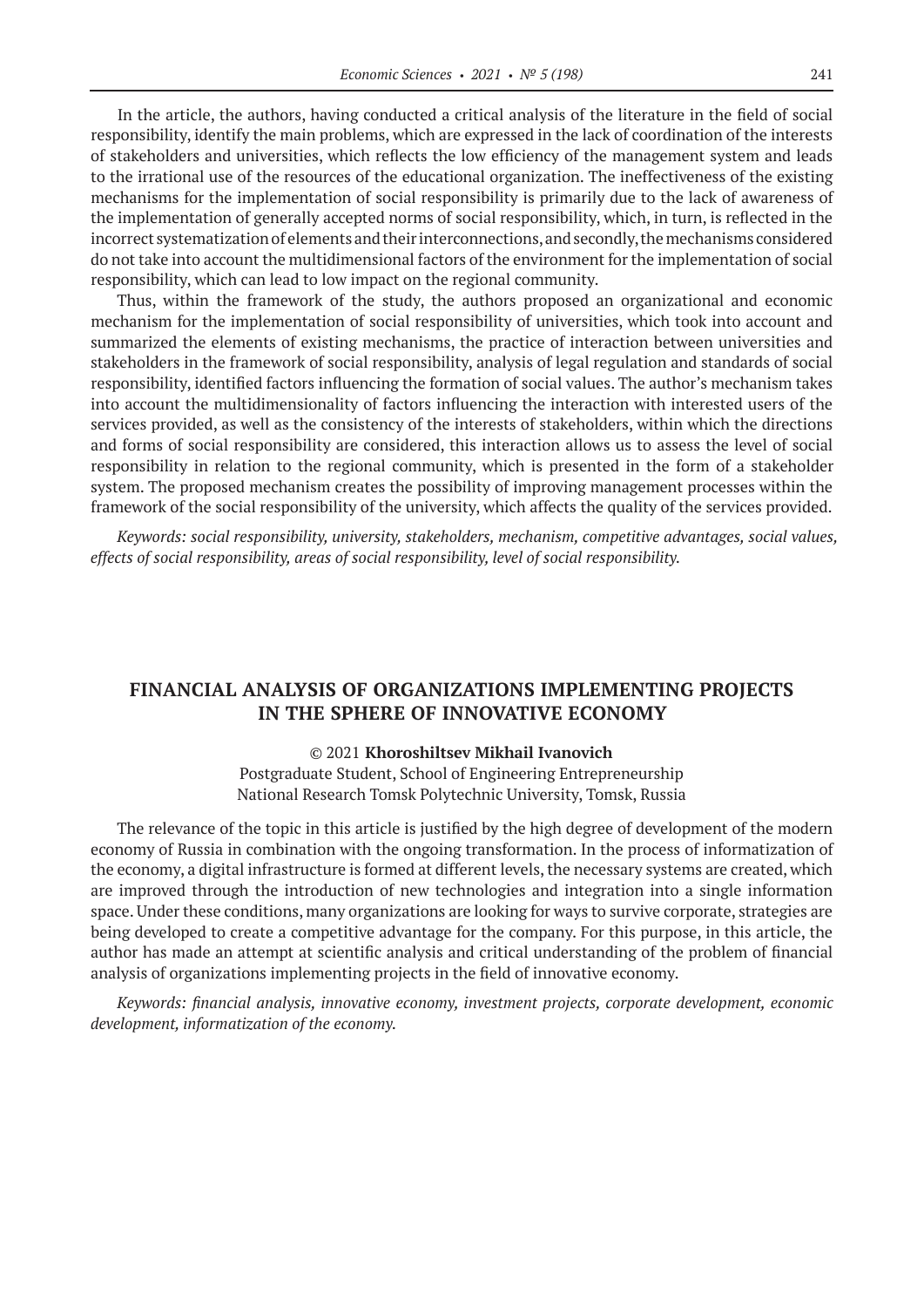# **DEVELOPMENT OF THE SHIPBUILDING INDUSTRY IN THE CONTEXT OF NEO-INDUSTRIALIZATION**

## © 2021 **Sharafutdinova Liliya Razhapovna**

Postgraduate student

Department of Economics and management of enterprises and industrial complexes Saint-Petersburg State Economic University, Saint-Petersburg, Russia E-mail: liliya.sharafutdinova22@gmail.com

The work deals the research of the development of the shipbuilding industry in the context of neoindustrialization. he possibilities of managing the value chain in the conditions of digitalization of production are determined. The ways of expanding the network interaction of enterprises of shipbuilding and related industries in the context of digital industrialization are proposed.

*Keywords: neo-industrialization, shipbuilding industry, hi-tech enterprises, digital technologies*

## **IMPORTANT ASPECTS OF BUSINESS PLANNING FOR INNOVATION PROJECTS**

© 2021 **Shkarina Tatyana Yuryevna**

Ph.D., Associate professor, Department of innovation Far Eastern Federal University, Vladivostok, Russia

## © 2021 **Sidorova Natalya Georgievna**

Ph.D., Associate professor, Department of innovation Far Eastern Federal University, Vladivostok, Russia

© 2021 **Byvatov Artem Pavlovich**

Undergraduate, Polytechnic Institute, Innovation

Far Eastern Federal University, Vladivostok, Russia

Economist, MCU «Center for Entrepreneurship Development», Vladivostok, Russia In the early stages of an innovative project, business planning is an important component given the increased degree of uncertainty. As part of business planning, the project initiator needs to create a holistic picture of the future of the enterprise with minimal costs and confirm the economic feasibility of the proposed solution. This article covers nine key components of the business model of the innovation project (key partners, key activities, value propositions, resources, distribution channels, customer relations, consumer segments, cost structure, revenue streams). The description of each component of the business model demonstrates the approach to project accounting and risk management. Within the framework of the article, the modern tool «SME Business Navigator» is disclosed, which is an information resource and developed in order to ensure the organization of marketing and information support for small and medium-sized enterprises, in accordance with part 2 of article 25.1 of the Federal Law of 24.07.2007 No. 209-FZ «On the Development of Small and Medium-Sized Enterprises in the Russian Federation.» The information presented in the article to novice innovators will provide valuable knowledge and insights, which in future practice will allow effective implementation of projects in conditions of uncertainty.

Keywords: business planning, innovation project, business model, risk, business plan, risk management plan, small and medium-sized business, risk register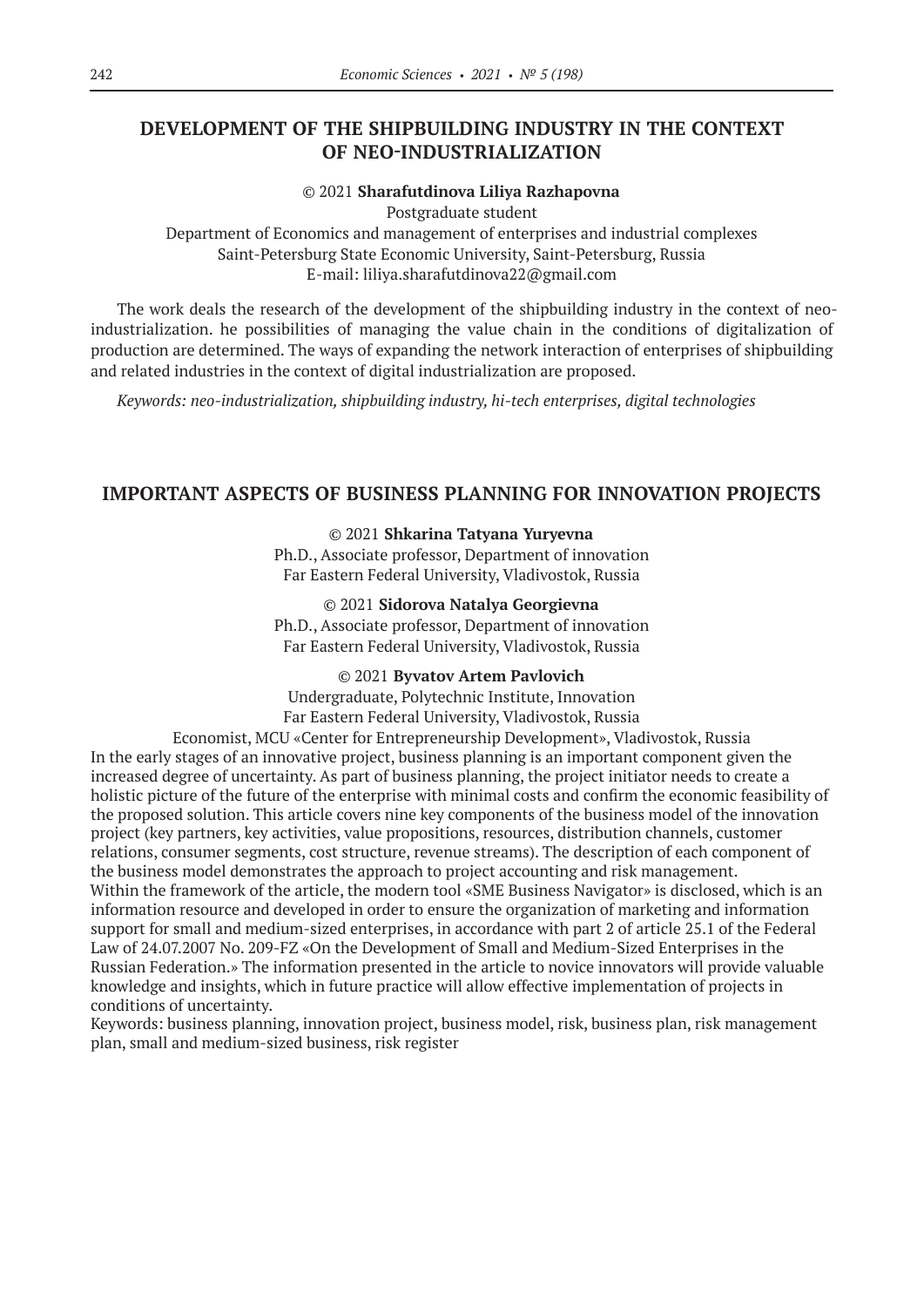## **BOOK KEEPING, STATISTICS**

# **SVAR MODEL CONSTRUCTION FOR DETERMINING THE RESPONSE OF ASSETS ON PROFESSIONAL SECURITIES MARKET PARTICIPANTS' ACCOUNTS ON STRUCTURAL SHOCKS**

## © 2021 **Grebenkova Maria Alekseevna**

Master's degree student Financial University under the Government of the Russian Federation, Moscow, Russia E-mail: mariya\_grebenkova@mail.ru

## © 2021 **Tolmachev Mikhail Nikolaevich**

Doctor of Economic, Professor of Business Analysis Department Financial University under the Government of the Russian Federation, Moscow, Russia E-mail: MNTolmachev@fa.ru

The paper proposes a structural vector autoregressive model for determining the volumes of assets on professional securities market participants' accounts response on a monetary structural shock. The purpose of this study is to construct such a model with respect to the variables specific to professional securities market participants (namely, securities brokers and management companies). The relevance of the study is due to the active implementation of stress-testing practice since the revealed responses of assets variables on structural shocks may be used in hypothetical stress scenarios. Structural shocks identification is provided with means of Cholesky decomposition of the reduced-form error covariance matrix. The results are consistent with time series analysis carried out at the preliminary stage and the economic assumptions adopted on its basis. Calculations are provided with the use of R Studio software environment tools. The results may be used for the purposes of macroeconomic forecasting of assets redemption by clients of brokerage and management companies, as well as for the purposes of stresstesting of professional securities market participants.

*Keywords: structural vector autoregressive model, professional securities market participants, impulse response functions, structural shocks, stress-testing*

# **HUMAN CAPITAL AS AN ELEMENT OF THE DEVELOPMENT OF STRATEGIC PLANNING IN THE RUSSIAN FEDERATION (NATIONAL PROJECT «HEALTHCARE»)**

#### © 2021 **Petrov A.M.**

Doctor of Economic Sciences (Advanced Doctor), Professor of Business Analysis Department Financial University under the Government of the Russian Federation, Moscow, Russia E-mail: palmi@inbox.ru

State strategic planning, being an integral part of state strategic management, is a key tool for modernizing a functioning public administration system. Human capital, as a stage in the development of strategic planning in the Russian Federation, is considered in the article on the basis of the national project — «Healthcare».

*Keywords: human capital, healthcare, education, demography, state strategic planning.*